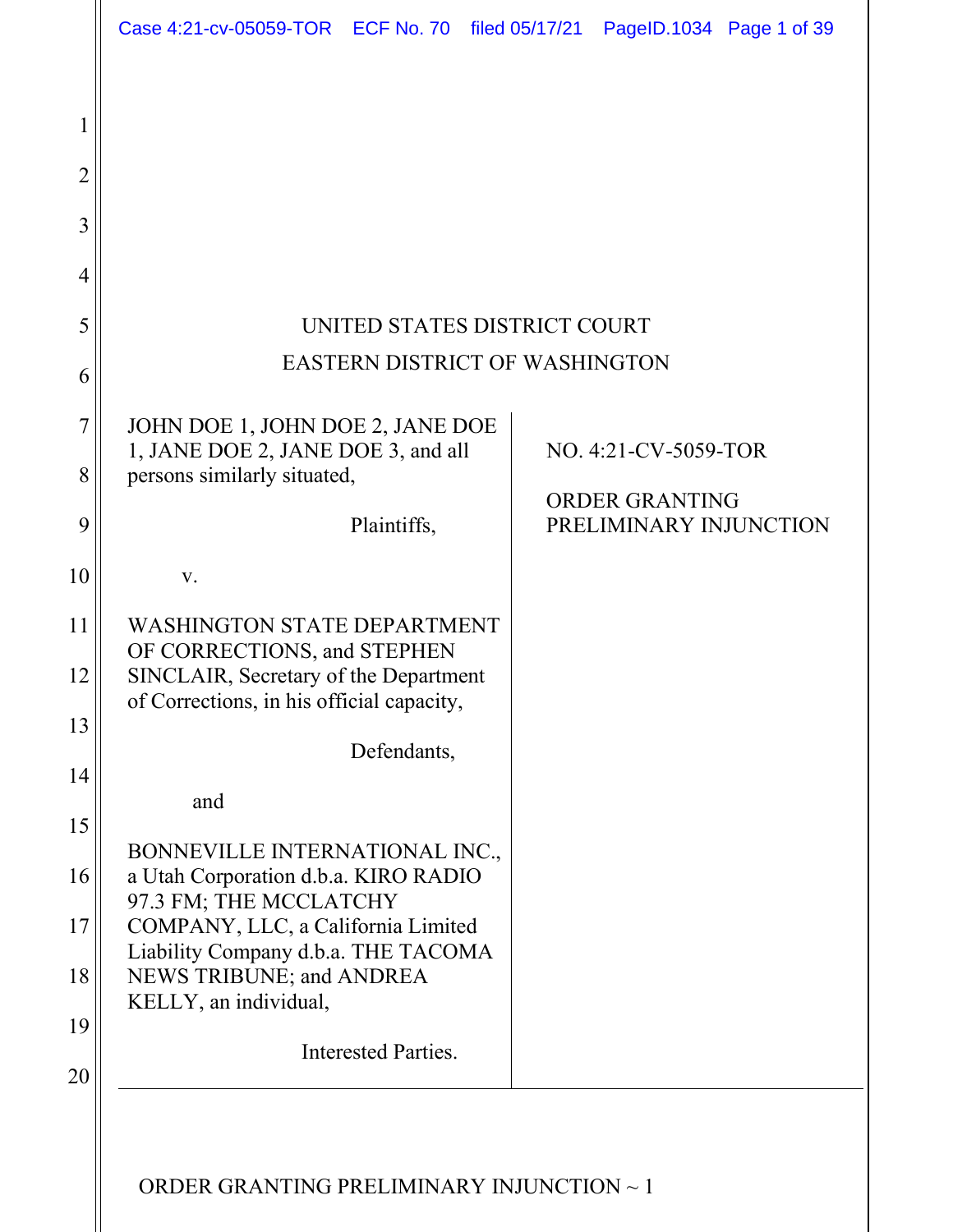1 2 3 4 5 6 7 8 9 10 11 BEFORE THE COURT is Plaintiffs' Motion for Preliminary Injunction (ECF No. 7). This matter was submitted for consideration with telephonic oral argument on May 12, 2021. Katherine M. Forster, Ethan D. Frenchman, Heather L. McKimmie, Lisa Nowlin, Nancy L. Talner, Danny Waxwing, and Joseph R. Shaeffer appeared on behalf of Plaintiffs. Candie M. Dibble appeared on behalf of Defendants. Michele L. Earl-Hubbard appeared on behalf of Interested Party The McClatchy Company, d.b.a. The Tacoma News Tribune. Candice Jackson appeared on behalf of Interested Party Andrea Kelly. The Court has reviewed the record and files herein, considered all the parties' oral arguments, and is fully informed. For the reasons discussed below, Plaintiffs' Motion for Preliminary Injunction (ECF No. 7) is **GRANTED**.

12 13 14 15 16 The Court has subject matter jurisdiction over Plaintiffs' federal constitutional and statutory claims pursuant to 42 U.S.C. § 1983, as well as 28 U.S.C. §§ 1331 and 1343. The Court has supplemental jurisdiction pursuant to 28 U.S.C. § 1367 over Plaintiffs' state law constitutional and statutory claims, which arise out of the same basis of operative facts as Plaintiff's federal claims.

#### **BACKGROUND**

18 19 This case concerns three records requests that Defendants received pursuant to Washington's Public Records Act ("PRA") seeking information related to

20

17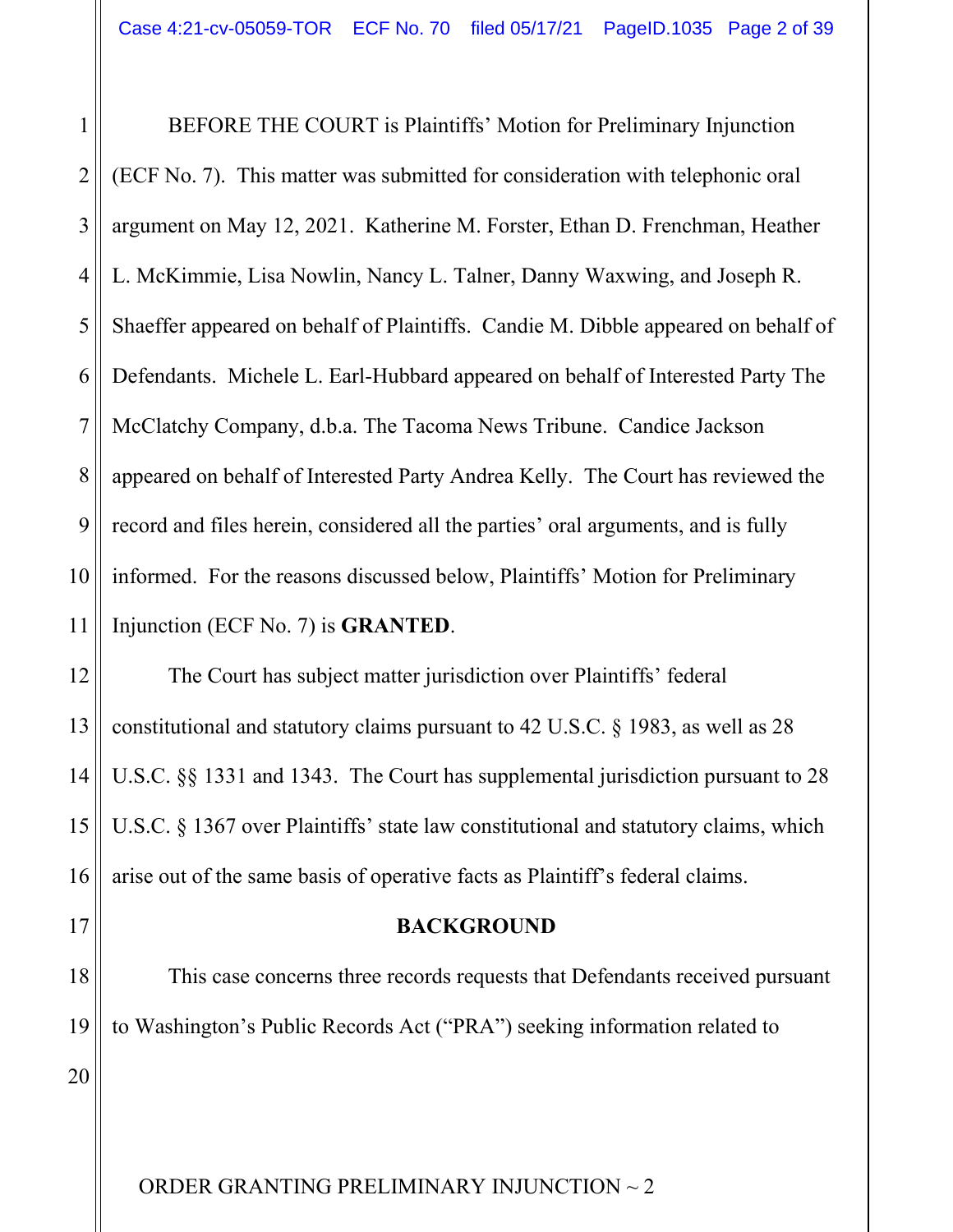<span id="page-2-0"></span>

| 1              | incarcerated transgender <sup>1</sup> individuals. The requests were received following an                                               |
|----------------|------------------------------------------------------------------------------------------------------------------------------------------|
| $\overline{2}$ | interview with Pierce County Sherriff Ed Troyer on March 10, 2021, conducted by                                                          |
| 3              | Dori Monson on KIRO 97.3 FM, to follow up on an anonymous email purportedly                                                              |
| 4              | sent by a DOC employee alleging men were "claiming to be women" in order to                                                              |
| 5              | transfer to women's prisons. ECF No. 1 at 10, $\P$ 4.5.                                                                                  |
| 6              | On March 12, 2021, Stacia Glenn of the Tacoma News Tribune requested                                                                     |
| $\overline{7}$ | the following records and information:                                                                                                   |
| 8              | "The number of transgender or gender non-conformists inmates who                                                                         |
| 9              | have been transferred to the Washington State Corrections Center for<br>Women in Purdy in recent months.                                 |
| 10             | The dates the transgender or gender non-conformists inmates were                                                                         |
| 11             | moved to Purdy, and the facilities from which they were moved.                                                                           |
| 12             | The names and ages of the transgender or gender non-conformists<br>inmates moved to Purdy and the convictions they are serving time for. |
| 13             | The number of and any records or documents related to complaints or<br>$\bullet$                                                         |
| 14             | disciplinary action taken against the transgender or gender<br>nonconformists inmates moved to Purdy."                                   |
| 15             | ECF No. 1 at 11, ¶4.6.                                                                                                                   |
| 16             | On March 16, 2021, an individual named "Aaron" from KIRO 97.3 FM                                                                         |
| 17             |                                                                                                                                          |
| 18             | For purposes of this Order, the Court uses the term "transgender" as an                                                                  |
| 19             | umbrella term to include transgender, non-binary, gender non-conforming, and                                                             |
| 20             | intersex individuals.                                                                                                                    |
|                |                                                                                                                                          |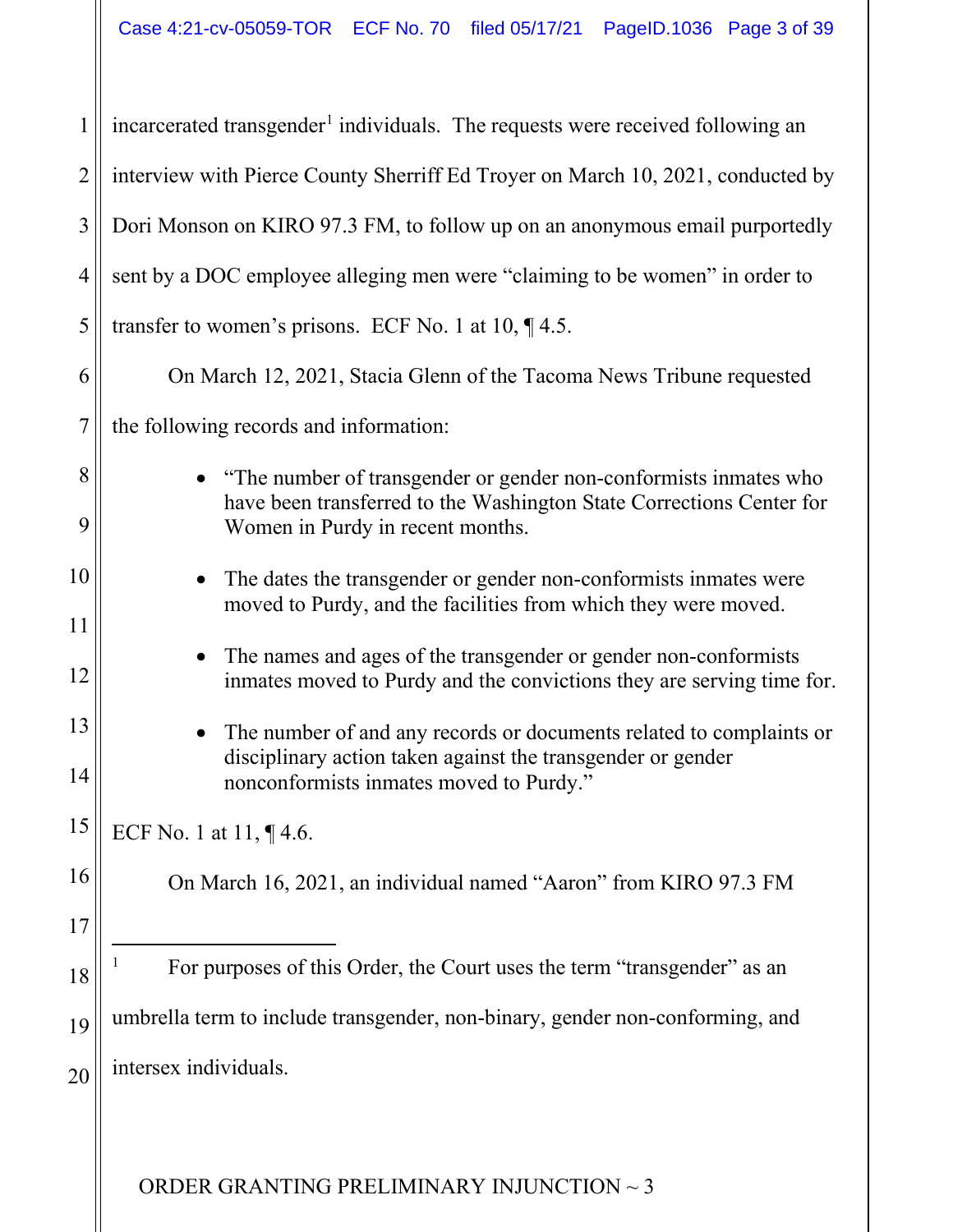|             | Case 4:21-cv-05059-TOR ECF No. 70 filed 05/17/21 PageID.1037 Page 4 of 39                                                                                                                                                 |
|-------------|---------------------------------------------------------------------------------------------------------------------------------------------------------------------------------------------------------------------------|
| 1<br>2<br>3 | requested the following records and information from Defendants:<br>"The number of transgender inmates currently housed in DOC prison<br>facilities.<br>The number of transgender inmates who are currently waiting to be |
| 4<br>5      | transferred to a prison matching their sexual identity.<br>The number of inmates evaluated and confirmed by DOC to be                                                                                                     |
| 6           | transgendered.<br>The number of transfer requests made by transgender individuals that<br>$\bullet$<br>have been approved and denied.                                                                                     |
| 8<br>9      | Records explaining the reasoning for any denial of a transgendered<br>$\bullet$<br>incarcerated request for transfer.                                                                                                     |
| 10<br>11    | The number of transgendered incarcerated individuals who have<br>requested gender reassignment surgery.<br>The number of transgendered incarcerated individuals who have<br>$\bullet$                                     |
| 12<br>13    | requested and received gender reassignment surgery.<br>The number of transgendered incarcerated individuals who are                                                                                                       |
| 14<br>15    | currently scheduled for gender reassignment surgery.<br>The names of all transgendered incarcerated individuals who have<br>requested, received or are scheduled for gender reassignment surgery.                         |
| 16<br>17    | Any infractions, complaints, reports, concerns submitted by other staff<br>or other incarcerated individuals regarding the following individuals:<br>[Names omitted]                                                      |
| 18<br>19    | Have four transgender inmates at the Washington Corrections Center<br>for Women who have male names requested state assistance in<br>obtaining gender re-assignment surgery?"                                             |
| 20          | <i>Id.</i> at 11-12, ¶ 4.7.                                                                                                                                                                                               |
|             | ORDER GRANTING PRELIMINARY INJUNCTION ~ 4                                                                                                                                                                                 |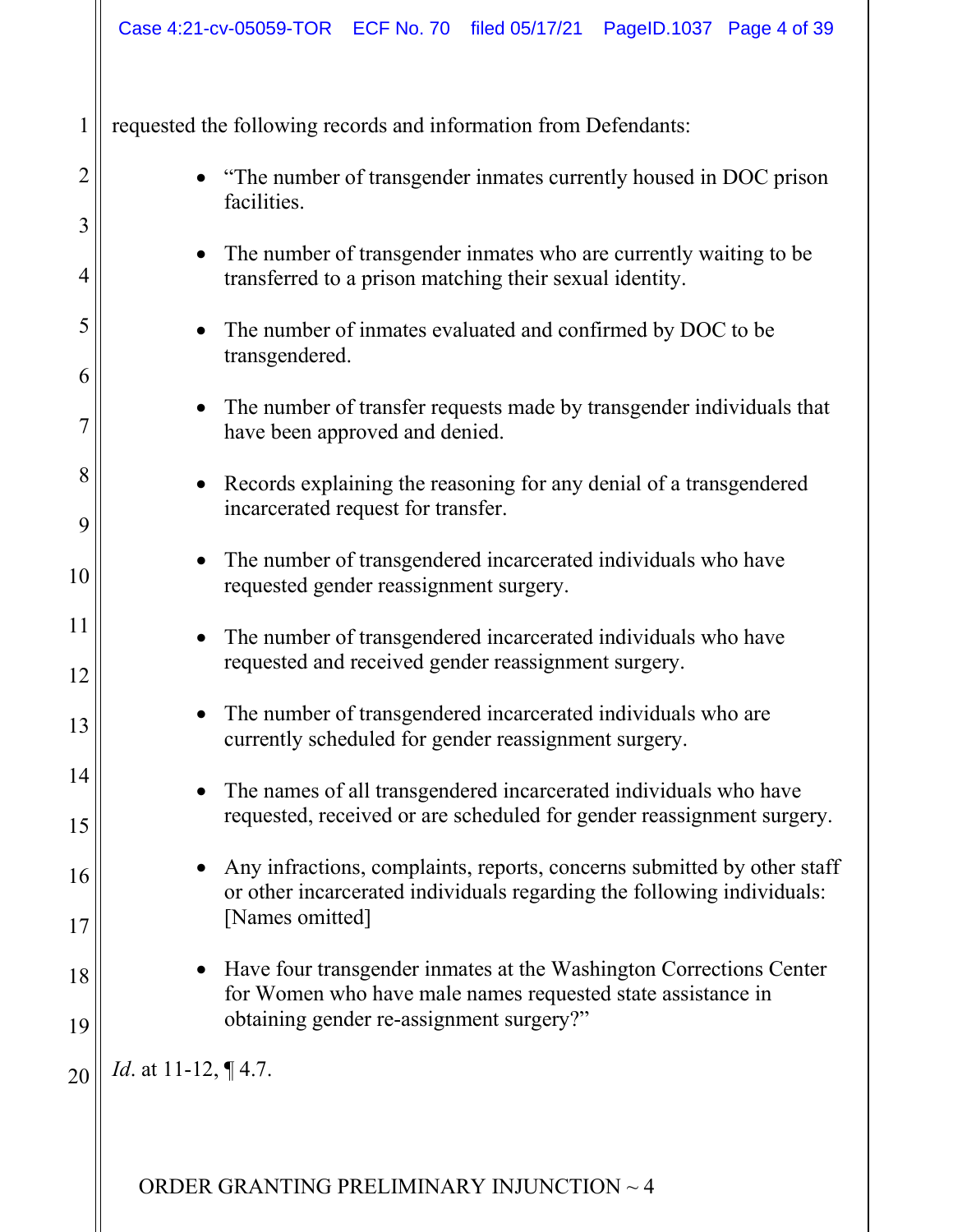|                | Case 4:21-cv-05059-TOR ECF No. 70 filed 05/17/21 PageID.1038 Page 5 of 39                                                                                |  |  |  |  |  |  |
|----------------|----------------------------------------------------------------------------------------------------------------------------------------------------------|--|--|--|--|--|--|
| 1              | On March 19, 2021, an individual named Andrea Kelly requested the                                                                                        |  |  |  |  |  |  |
| $\overline{2}$ | following records and information from Defendants:                                                                                                       |  |  |  |  |  |  |
| 3<br>4         | "The number of transgender individuals currently incarcerated broken<br>out by facility location.                                                        |  |  |  |  |  |  |
| 5              | Number of incarcerated individuals who have been transferred from a<br>$\bullet$<br>men's facility to a women's facility since January 1, 2021.          |  |  |  |  |  |  |
| 6              | The number of male incarcerated individuals who identify as female,<br>$\bullet$                                                                         |  |  |  |  |  |  |
|                | nonbinary or any other gender identity who are currently housed at a<br>Women's prison facility.                                                         |  |  |  |  |  |  |
| 8              | The number of incarcerated individuals who have transferred from a<br>$\bullet$                                                                          |  |  |  |  |  |  |
| 9              | Women's facility to a Men's facility since January 1, 2021.                                                                                              |  |  |  |  |  |  |
| 10             | The number of female incarcerated individuals who identify as male,<br>$\bullet$<br>nonbinary or any other gender identity who are currently housed in a |  |  |  |  |  |  |
| 11             | Men's prison facility."                                                                                                                                  |  |  |  |  |  |  |
| 12             | Id. at 12-13, ¶4.8.                                                                                                                                      |  |  |  |  |  |  |
| 13             | On March 15, 2021 and March 23, 2021, Disability Rights Washington                                                                                       |  |  |  |  |  |  |
| 14             | ("DRW"), one of Plaintiffs' counsel in this matter, was notified of the three records                                                                    |  |  |  |  |  |  |
| 15             | requests by the Corrections Division of the Washington Office of the Attorney                                                                            |  |  |  |  |  |  |
| 16             | General ("Attorney General"). <i>Id.</i> at 16, $\P$ 4.19. The communication between the                                                                 |  |  |  |  |  |  |
| 17             | parties was prompted by the structured negotiations agreement between DRW and                                                                            |  |  |  |  |  |  |
| 18             | Defendant Department of Corrections ("DOC"), which began in December 2019 as                                                                             |  |  |  |  |  |  |
| 19             | an alternative to litigation regarding DRW's concerns over the treatment of                                                                              |  |  |  |  |  |  |
| 20             | transgender, intersex, and gender non-binary individuals with disabilities. <i>Id.</i> at $\P$                                                           |  |  |  |  |  |  |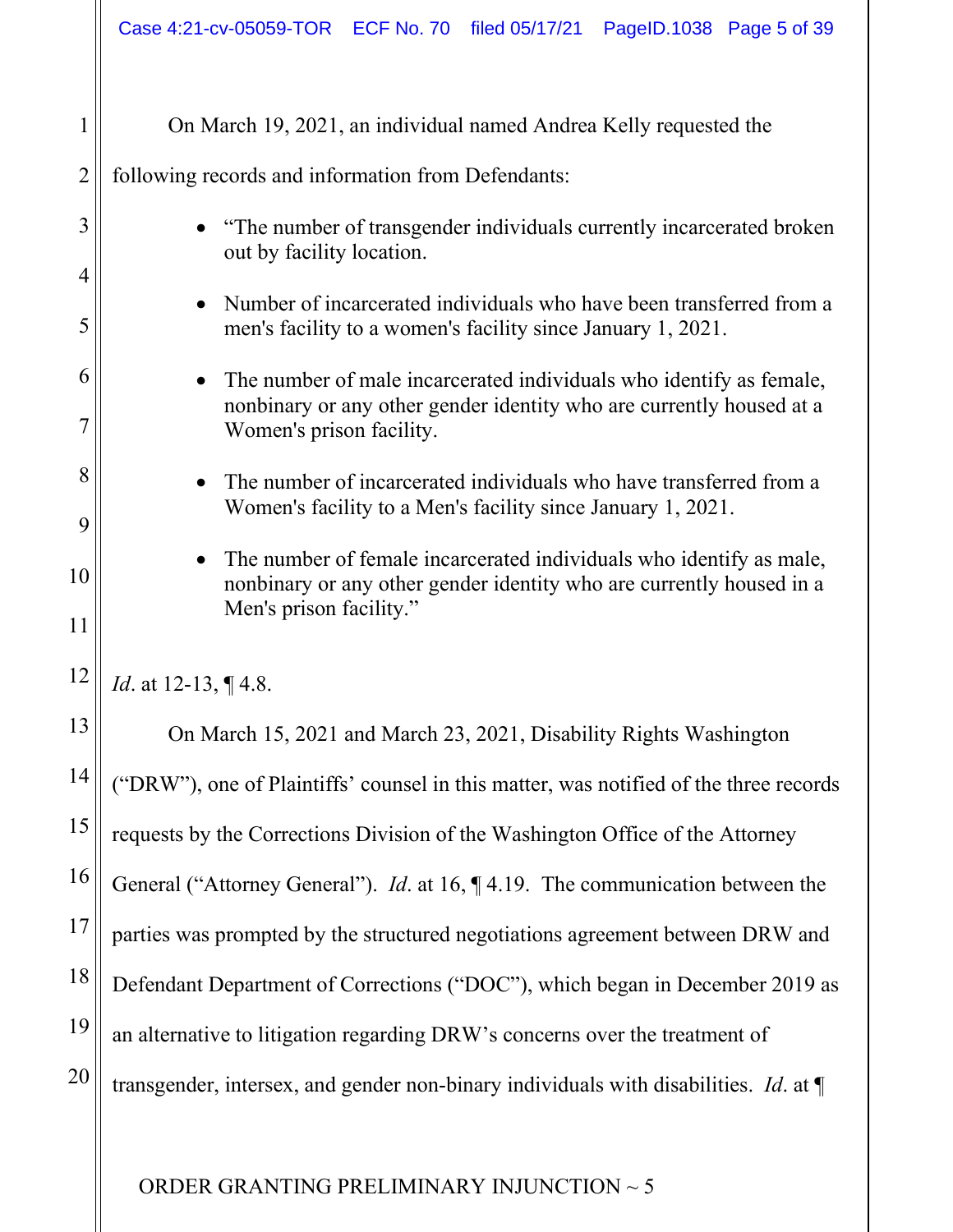2 4.18. DRW remains in close contact with DOC and its counsel at the Attorney General's Office regarding the treatment of such individuals. *Id*.

1

3 4 5 6 7 8 9 10 11 12 13 14 15 In response to PRA records requests generally, Defendants do not compile or create new records to disseminate aggregate numerical information, such as the information requested here. ECF Nos. 1 at 17, ¶ 4.20; 32 at 5, ¶ 5. Rather, Defendants identify and release certain records from which requestors can derive the information they seek. *Id*. With respect to the requests at issue, Defendants did not provide DRW with a list of records they identified as responsive prior to the initiation of this litigation. ECF No. 1 at 17, ¶ 4.20. However, DRW believed, based on its knowledge of DOC records, that the identified documents may include highly sensitive and confidential information regarding transgender inmates and former inmates. *Id*. Defendants' counsel indicated DOC did not intend to invoke any of the exceptions under the PRA to prevent disclosure of the records, but they would redact information from the documents as statutorily required. ECF Nos. 7 at 16-17, ¶ 4.19; 32 at 14, ¶ 22.

16 17 18 19 20 Plaintiffs allege disclosure of the requested information threatens their health, safety, and privacy because the records contain highly confidential information that directly or indirectly pertains to Plaintiffs' status as transgender. ECF No. 7 at 4-5; *see also* ECF No. 1 at 13-15, ¶¶ 4.9-4.15 (discussing increased likelihood of sexual victimization for transgender inmates). For example, DOC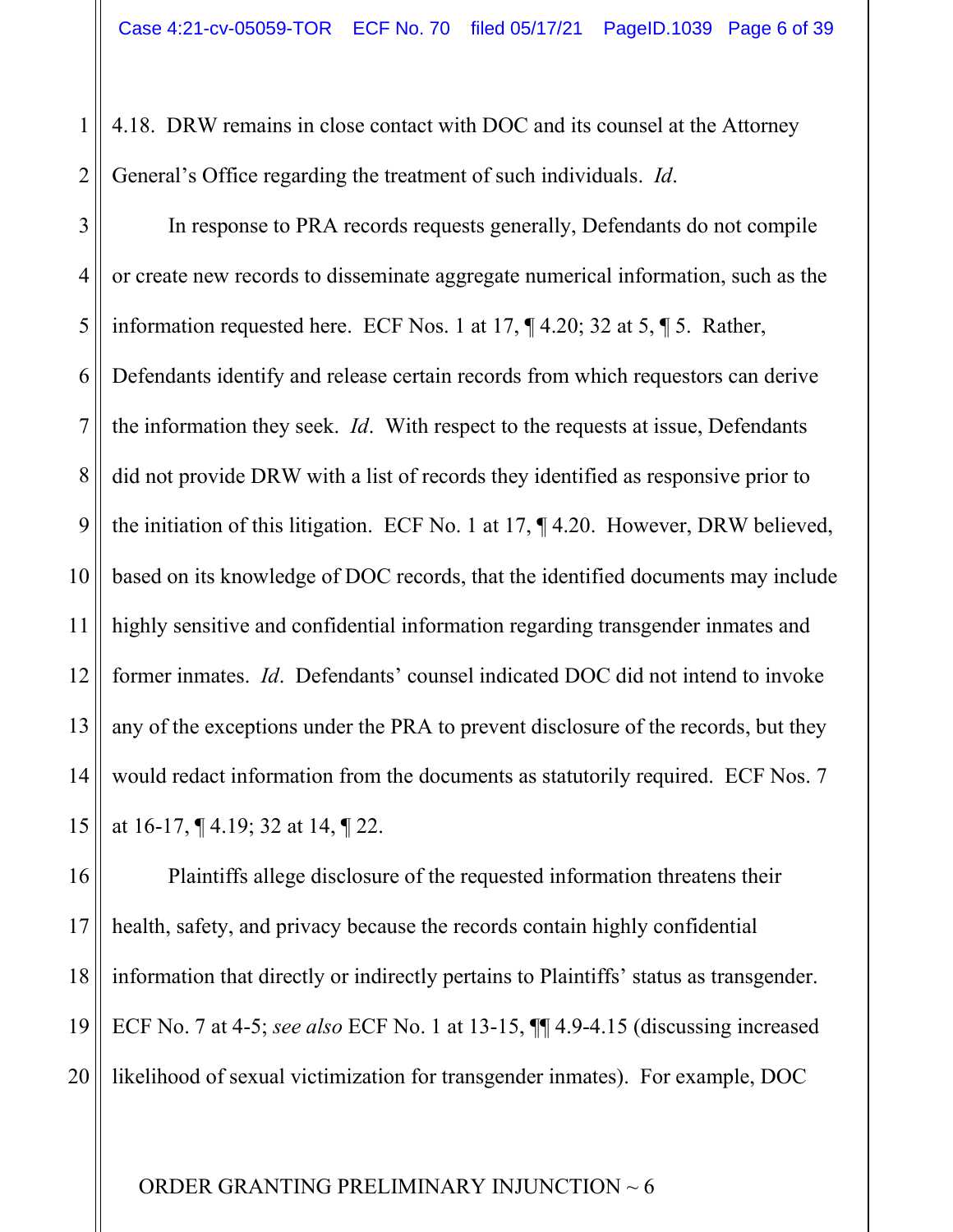1 2 3 4 5 6 7 8 9 10 11 12 13 screens inmates to collect information regarding their sexual assault history, gender identity, and medical information. ECF No. 1 at 8-9, ¶ 4.2. Inmates may also request accommodations for gender-affirming property and medical care by filling out a DOC Preferences Request form, which indicates their search preferences, confidentiality preferences, and housing safety concerns. ECF Nos. 7 at 6-7; 32 at 3-4, ¶ 2. Such information is collected to comply with the Prison Rape Elimination Act ("PREA"), 34 U.S.C. § 30301 *et seq*. *Id*.; ECF No. 1 at 9, ¶ 4.2. The Preferences Request forms are kept on a secure database that is accessible to a limited number of staff. ECF No. 32 at 4, ¶ 2. Similarly, DOC periodically reviews housing preferences for transgender individuals to ensure they are appropriately placed in facilities consistent with their preferences. *Id*. at ¶ 3. The housing assessments are also stored on a secure database accessible by a limited number of staff. *Id*.

14 15 16 17 18 19 20 The Deputy Director of Prisons maintains a spreadsheet to help manage DOC records for transgender individuals in order to comply with the federal mandates of PREA. ECF No. 32 at 4-5, ¶ 4. The spreadsheet contains information such as an inmate's name, DOC identification number, current facility location, preferred pronouns, search preferences, dates of housing reviews, and a computer pathway link to their most recent housing review. *Id*. The spreadsheet is stored on a secure database accessible by a limited number of staff. *Id*. Plaintiffs fear the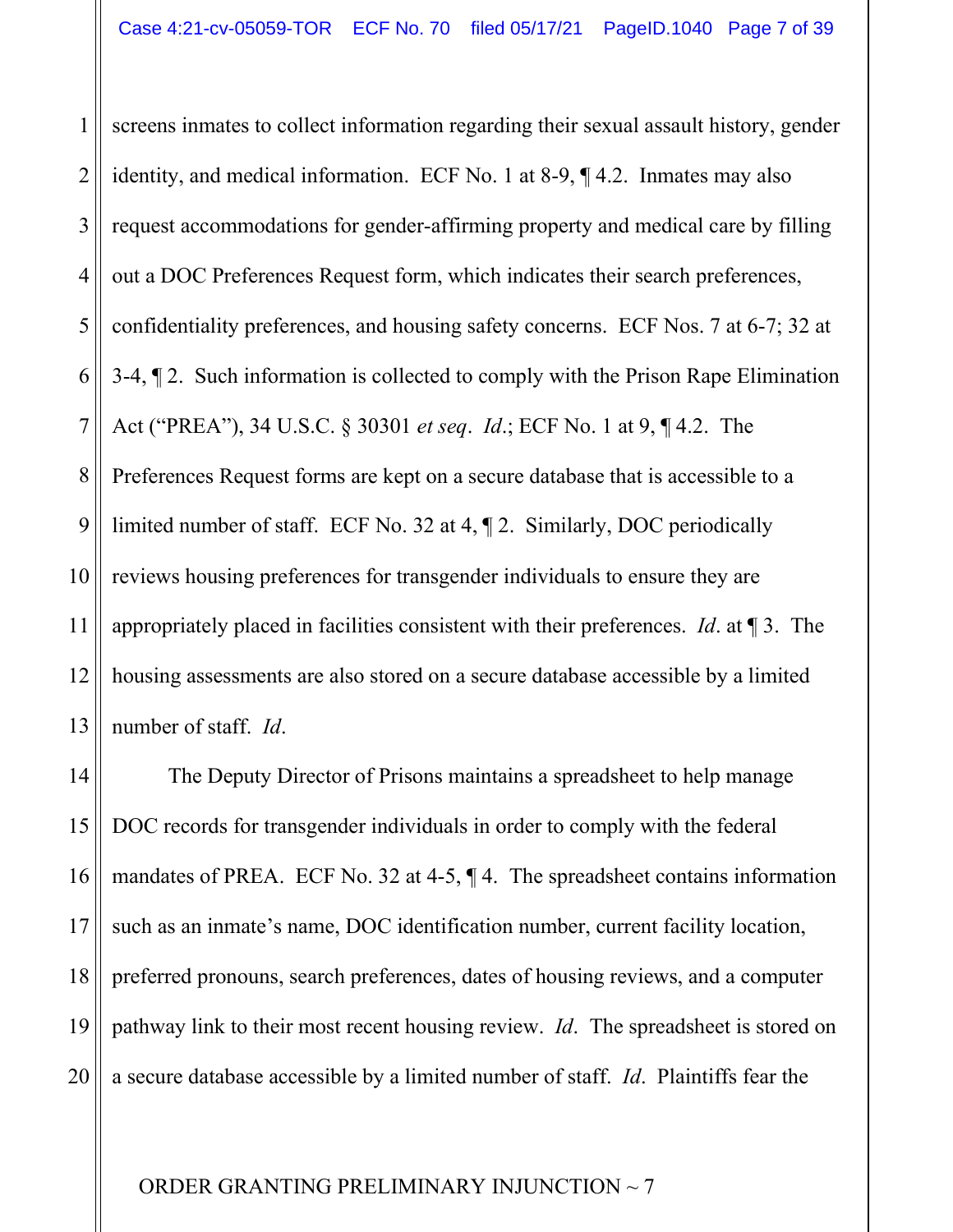2 release of such information could be pieced together to reveal their identity, transgender status, and location. ECF No. 7 at 8.

1

3 4 5 6 7 8 9 10 11 DOC policies require the above information to be kept confidential and disclosed only on a need-to-know basis. ECF No. 7 at 7. For example, DOC Policy 490.700, Transgender, Intersex, and/or Gender Non-Conforming Housing and Supervision, states that "[a]n individual's sexual orientation, gender expression/transition status, intersex status, or gender identity will be maintained as confidential and will only be disclosed on a need to know basis." *Id*. Similarly, DOC Policy 490.820, PREA Risk Assessments and Assignments, states "[a]n offender's transgender/intersex status will be maintained as confidential and only disclosed on a need to know basis." *Id*.

12 13 14 15 16 17 18 Defendants have now included a list of documents they identified as responsive to at least some of the records requests. ECF No. 32 at 13, ¶ 21; at 16- 18. The documents include the internal tracking spreadsheet; Housing Review/MDT forms; infraction records; PREA investigation records; and Legal Face Sheets. ECF No. 32 at 16-18. Defendants argue there is no authority that exempts from disclosure an individual's transgender status. ECF No. 32 at 14, ¶ 22; at 15, ¶ 26.

19 20 Plaintiffs seek a preliminary injunction enjoining Defendants from releasing "any records (including names and numbers) that identify transgender, non-binary,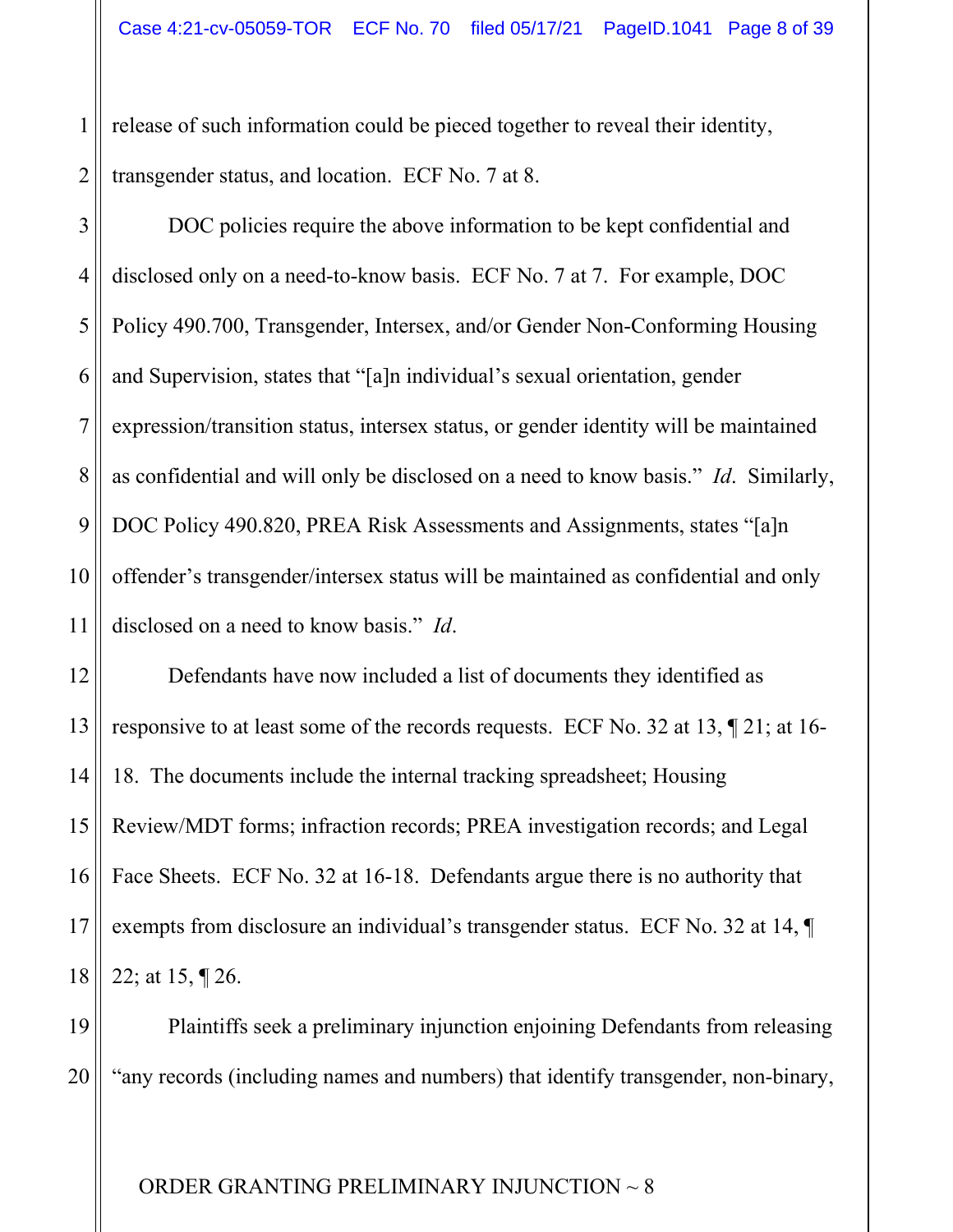4 gender non-conforming, and/or intersex current or former prisoners, as well as their sexual history, sexual orientation, sexual victimization, genital anatomy, and/or mental health and medical information, including any records concerning their transfer requests, discipline, PREA investigations and allegations, or genderaffirming surgery." ECF No. 51.

1

2

3

5

6

7

#### **DISCUSSION**

# **I. Preliminary Injunctive Relief—Constitutional Claims**

8 9 10 11 12 13 14 15 16 Pursuant to Federal Rule of Civil Procedure 65, the Court may grant preliminary injunctive relief to prevent "immediate and irreparable injury." Fed. R. Civ. P.  $65(b)(1)(A)$ . To obtain this relief, a plaintiff must demonstrate: (1) a likelihood of success on the merits; (2) a likelihood of irreparable injury in the absence of preliminary relief; (3) that a balancing of the hardships weighs in plaintiff's favor; and (4) that a preliminary injunction will advance the public interest. *Winter v. Nat. Res. Def. Council, Inc.*, 555 U.S. 7, 20 (2008); *M.R. v. Dreyfus*, 697 F.3d 706, 725 (9th Cir. 2012). Under the *Winter* test, a plaintiff must satisfy each element for injunctive relief.

17 18 19 20 Alternatively, the Ninth Circuit also permits a "sliding scale" approach under which an injunction may be issued if there are "serious questions going to the merits" and "the balance of hardships tips sharply in the plaintiff's favor," assuming the plaintiff also satisfies the two other *Winter* factors. *All. for the Wild*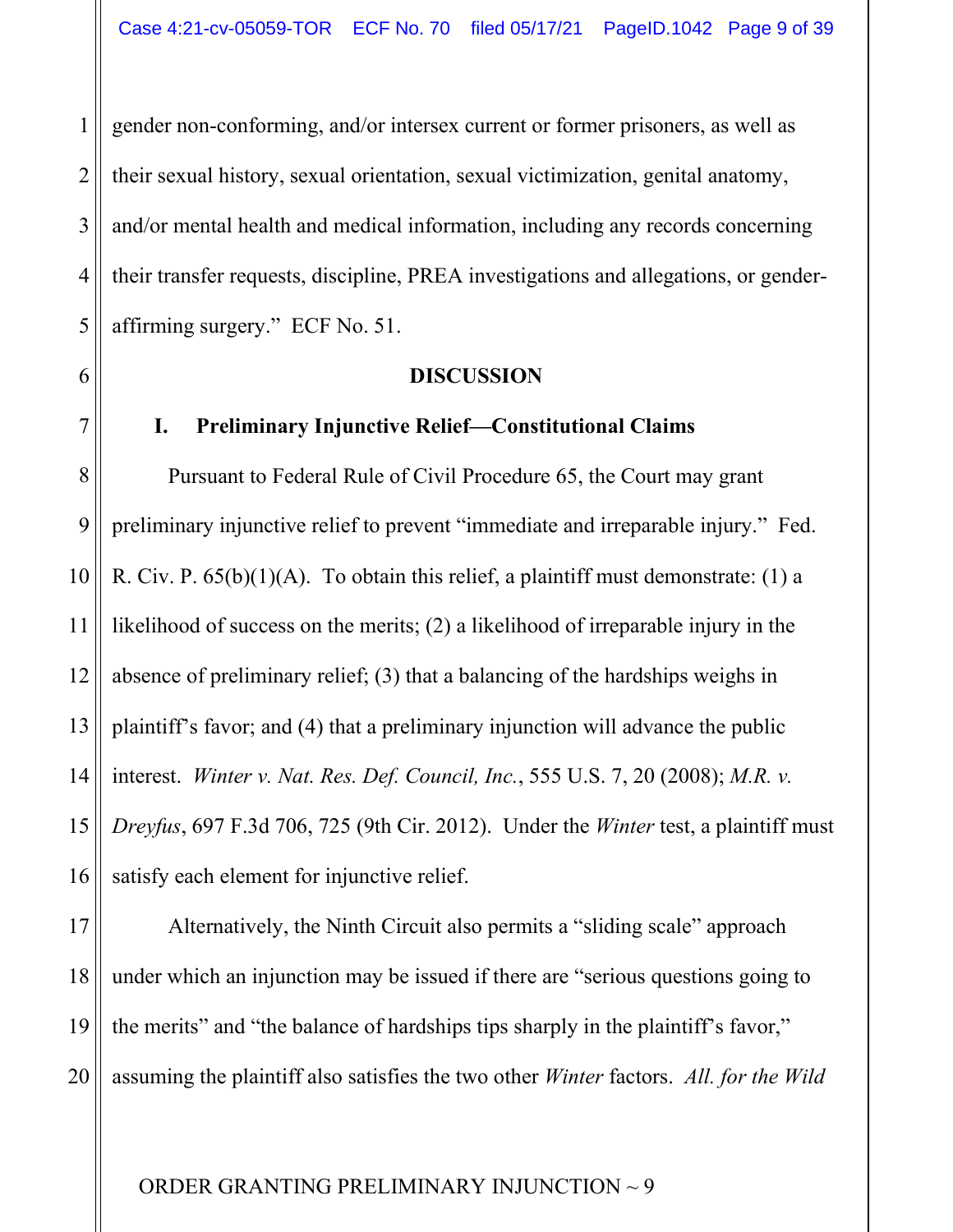1 2 3 4 5 6 7 8 *Rockies v. Cottrell*, 632 F.3d 1127, 1131 (9th Cir. 2011) ("[A] stronger showing of one element may offset a weaker showing of another."); *see also Farris v. Seabrook*, 677 F.3d 858, 864 (9th Cir. 2012) ("We have also articulated an alternate formulation of the *Winter* test, under which serious questions going to the merits and a balance of hardships that tips sharply towards the plaintiff can support issuance of a preliminary injunction, so long as the plaintiff also shows that there is a likelihood of irreparable injury and that the injunction is in the public interest." (internal quotations and citation omitted)).

9

# **A. Likelihood of Success on the Merits**

10 11 12 13 14 15 To obtain injunctive relief, Plaintiffs must show that there are "serious questions going to the merits" of their claims, and that they are likely to succeed on those questions of merit. *Cottrell*, 632 F.3d at 1131; *Farris*, 677 F.3d at 865. Defendants contend Plaintiffs are unlikely to succeed on the merits because Plaintiffs cannot demonstrate Defendants' statutory obligation to release the records amounts to a constitutional violation. ECF No. 32 at 19.

16 17 18 19 20 Interested party, the McClatchy Company, contends that the Court should not impose a preliminary injunction without personally reviewing each individual document intended to be disclosed. It contends the information sought will not meet the preliminary injunction standard. However, Defendant affirmatively represents that information related to an inmate's sexual orientation, sexual history,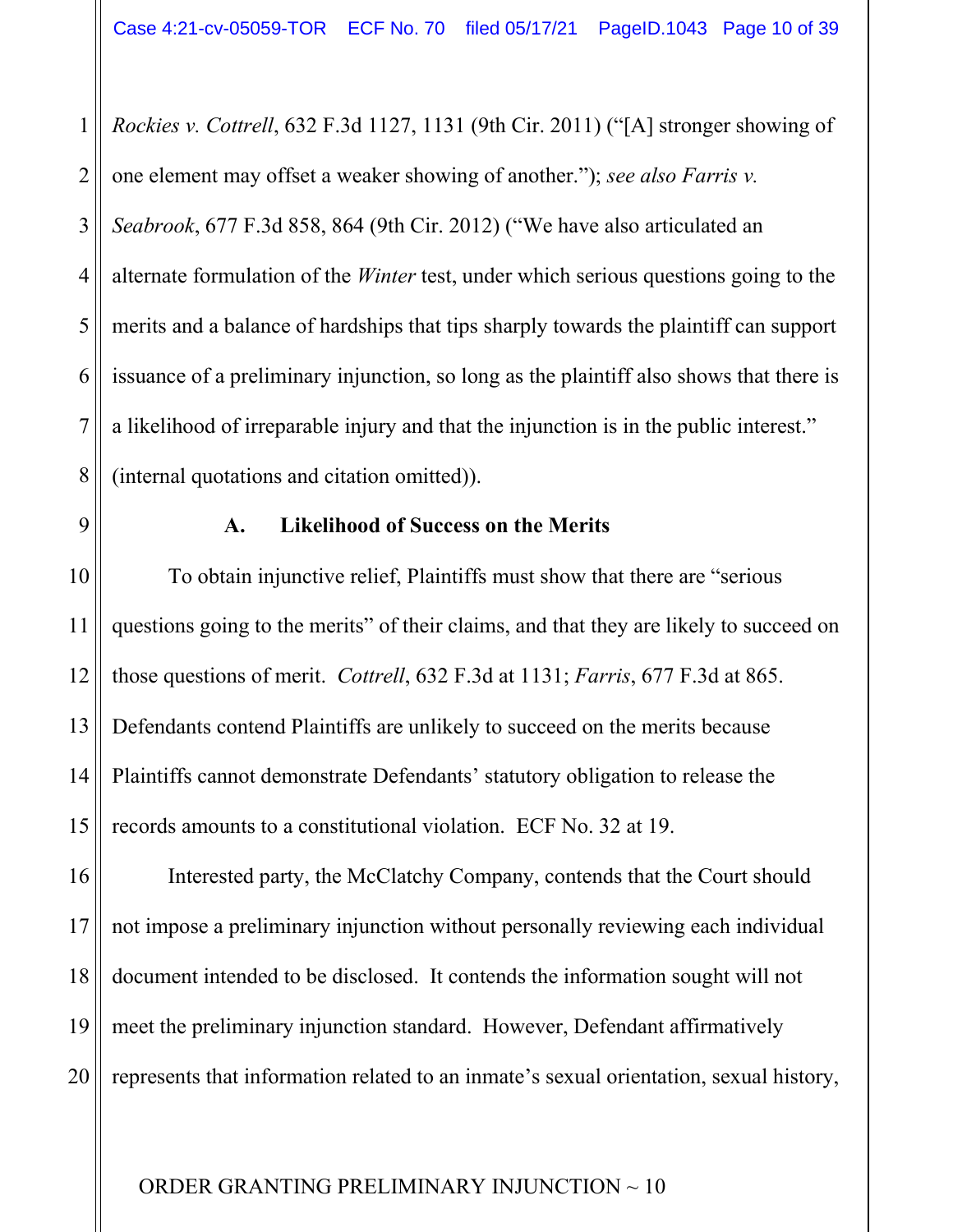1 2 3 4 5 6 or history of alleged sexual victimization contained outside of a medical record, will be disclosed. ECF No. 32 at 15. Additionally, if an inmate discloses this information in order to file a grievance or some other record, the information will be disclosed. *Id*. Thus, when an inmate seeks to obtain the protections of PREA and discloses confidential information, the DOC maintains this information as confidential, until a PRA request seeks public disclosure. *Id*. at 15-16.

## *i. Eighth Amendment*

7

8 9 10 11 12 13 Plaintiffs assert the disclosure of the requested documents is tantamount to cruel and unusual punishment in violation of the Eighth Amendment. ECF No. 7 at 14. Defendants respond that Plaintiffs' Eighth Amendment claim will fail because Plaintiffs cannot demonstrate a substantial risk of harm or that Defendants acted with deliberate indifference to Plaintiffs' health and safety. ECF No. 32 at 21-26.

14 15 16 17 18 19 20 It is well settled that "the treatment a prisoner receives in prison and the conditions under which he is confined are subject to scrutiny under the Eighth Amendment." *Farmer v. Brennan*, 511 U.S. 825, 832, (1994) (citation omitted). In addition to ensuring inmates receive adequate food, shelter, and medical attention, prison officials must also take reasonable steps to ensure the safety of incarcerated individuals. *Id*. (citation omitted). Specifically, prison officials have a duty to protect incarcerated individuals from violent acts carried out by other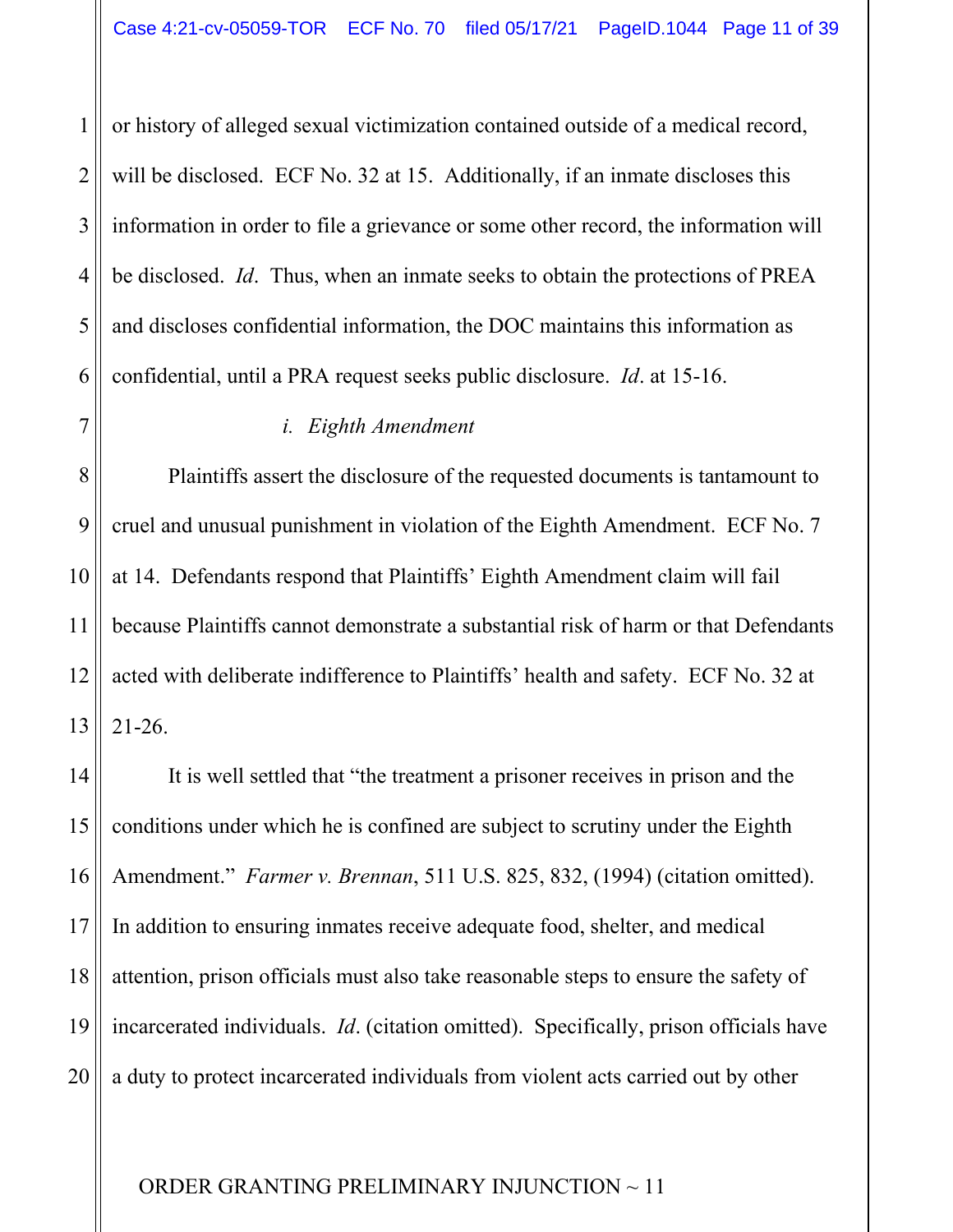1 2 3 4 5 6 prisoners. *Id*. at 833. "[G]ratuitously allowing the beating or rape of one prisoner by another serves no legitimate penological objective." *Id*. (internal quotations, brackets, and citation omitted). While not every violent act carried out against a fellow inmate constitutes an Eighth Amendment violation, "deliberate indifference to a substantial risk of serious harm" does rise to the level of a constitutional violation. *Id*. at 828 (internal quotations and citations omitted).

7 8 9 10 11 12 13 14 15 16 17 18 19 20 To succeed on a claim under the Eighth Amendment alleging a failure to prevent future harm, such as the claim here, a prisoner must meet two elements. *Farmer*, 511 U.S. at 834. First, the prisoner must establish he or she is being incarcerated under conditions that pose a substantial risk of serious harm. *Id*. Second, a prisoner must show the prison official acted with deliberate indifference to the prisoner's health or safety. *Id*. As to the first element, "a prisoner can establish exposure to a sufficiently serious risk of harm by showing that he [or she] belongs to an identifiable group of prisoners who are frequently singled out for violent attack by other inmates." *Id.* at 843 (quotations and citation omitted). Courts have routinely found that transgender prisoners are at increased vulnerability to abuse in the prison systems. *See, e.g*., *Zollicoffer v. Livingston*, 169 F. Supp. 3d 687, 696 (S.D. Tex. 2016) (stating "[t]he vulnerability of transgender prisoners to sexual abuse in no secret" and citing a report conducted in 2011 by the Bureau of Justice Statistics that found "34.6% of transgender inmates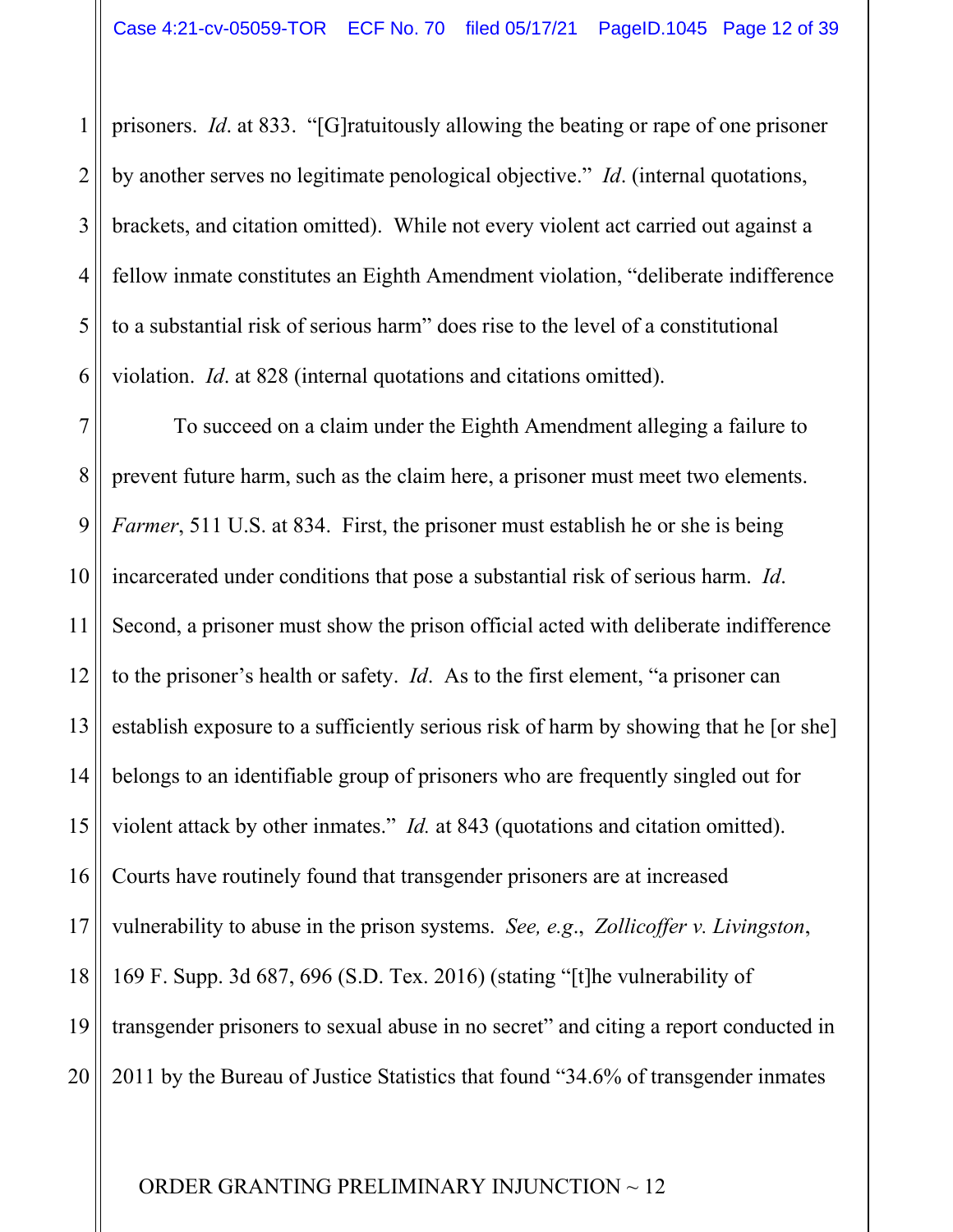1 2 3 reported being the victim of sexual assault," which was "nearly nine times the rate for all prisoners"); *Doe v. D.C.*, 215 F. Supp. 3d 62, 75 (D.C. Cir. 2016); *Tay v. Dennison*, 457 F. Supp. 3d 657, 684 (S.D. Ill. 2020).

4 5 6 7 8 9 10 Regarding the second element, deliberate indifference occurs when a prison official is both aware of facts from which an inference could be drawn that a substantial risk of serious harm exists, and the prison official must also draw that inference. *Farmer*, 511 U.S. at 837. Whether the official had knowledge is a question of fact provable "in the usual ways, including inference from circumstantial evidence." *Id.* at 842. "The very fact that the risk was obvious" may be sufficient to prove knowledge. *Id*.

11 12 13 14 15 16 17 18 19 Here, Plaintiffs are transgender individuals and are, therefore, at an increased risk of abuse while incarcerated. Thus, Plaintiffs are likely to succeed as to the first element of their Eighth Amendment claim. As to the second element, Defendants argue Plaintiffs' Eighth Amendment claim will fail because any increased risk to Plaintiffs' safety resulting from the disclosure of the records is merely speculative. ECF No. 32 at 22. Specifically, they argue Plaintiffs have not pointed to "any tangible evidence" that the identified documents "actually contain" the information Plaintiffs are concerned will be released or that the release of the records will result in an excessive risk to Plaintiffs' safety. ECF No. 32 at 22-23.

Defendants' arguments run contrary to the law and to well-documented

ORDER GRANTING PRELIMINARY INJUNCTION ~ 13

20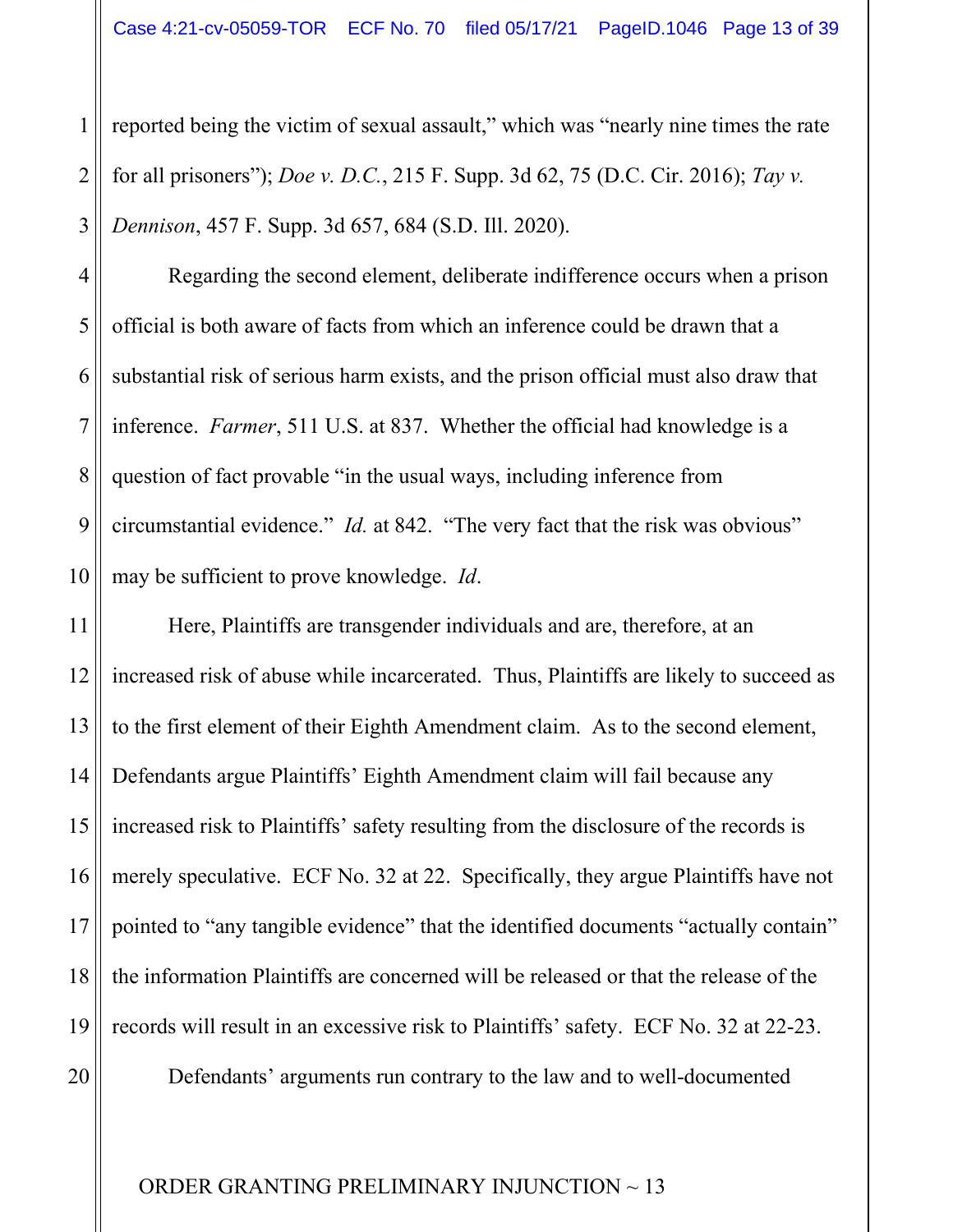1 2 3 4 5 6 7 8 9 10 11 12 evidence regarding violence against transgender inmates. Defendants focus on the details contained in each individual document, and whether, and to what extent, each Plaintiffs' transgender status is known within their respective facilities. ECF No. 32 at 23. Defendants fail to account for the effect of the disclosures when taken as a whole. While each individual document or file for each individual Plaintiff may only contain snippets of information, the aggregate data could easily be pieced together, revealing an individual's transgender status, location, medical history, and other highly confidential information. Even where certain individuals openly disclose their transgender status within the prison system, the disclosures threaten other individuals who have not made such disclosures. In any event, an individual's choice to live openly does not necessarily reduce the threats to their safety as a transgender person. *See* ECF No. 1 at 13-15, ¶¶ 4.9-4.15.

Prison officials will not escape liability for deliberate indifference, regardless of whether the risk of harm is to one prisoner in particular or to all similarly situated prisoners. *See Farmer*, 511 U.S. at 843. The Court finds the risk to Plaintiffs is obvious, such that Plaintiffs are likely to succeed on the second element of deliberate indifference.

13

14

15

16

17

18 19 20 Because Plaintiffs are members of a group of prisoners who are frequently targeted for attack by other prisoners, and this fact is well-understood and obvious within prison systems, Plaintiffs are likely to succeed on the merits of their Eighth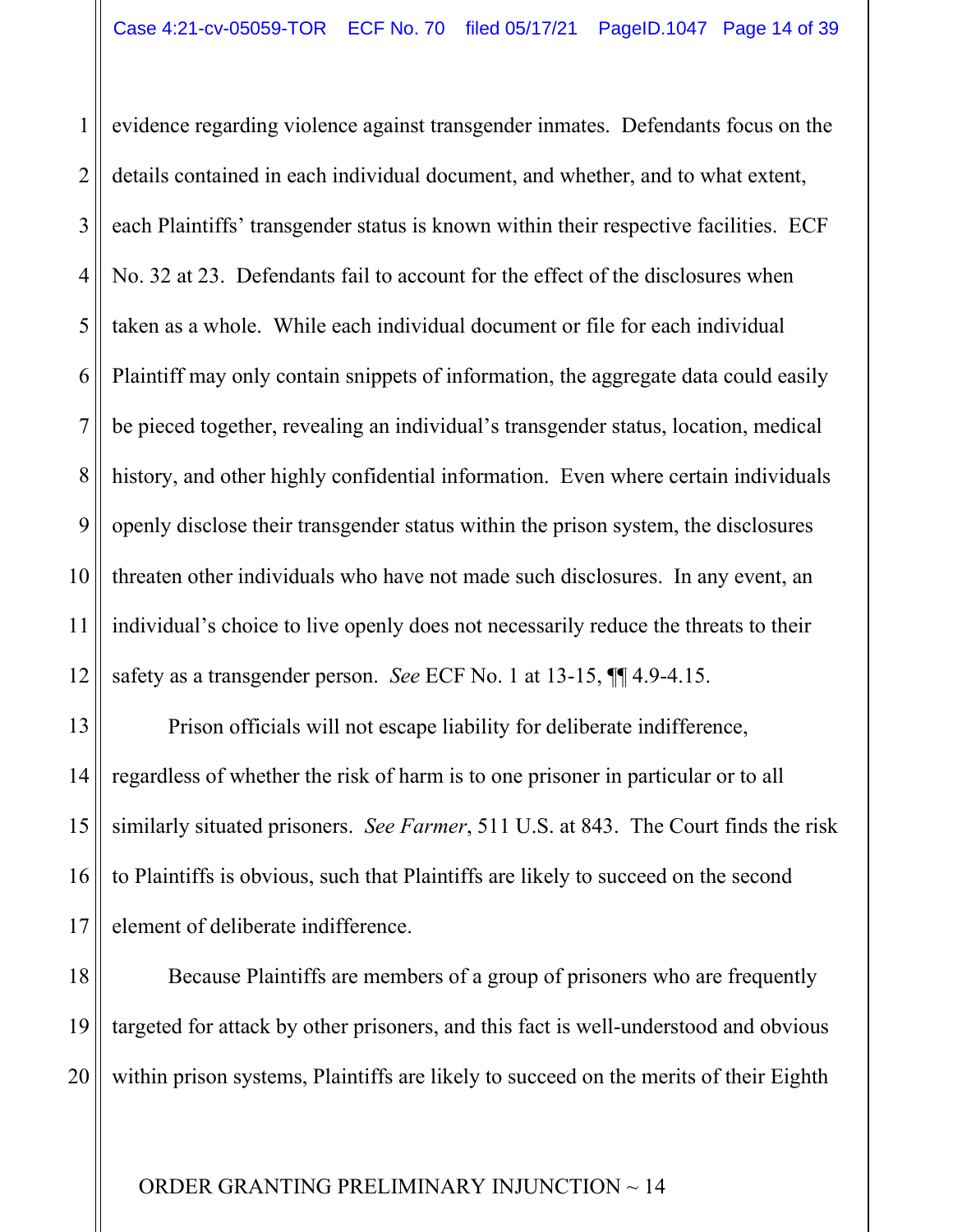Amendment claim.

1

2

3

4

5

*ii. Fourteenth Amendment*

6 Plaintiffs contend they will succeed on their Fourteenth Amendment claim because their status as transgender is constitutionally protected. ECF No. 7 at 19. Defendants argue there is no fundamental right to privacy in one's "gender identity." ECF No. 32 at 27.

7 8 9 10 11 12 13 14 15 16 17 18 A state action that infringes upon a fundamental right will be upheld so long as the action furthers a compelling state interest and is narrowly tailored to serve that interest. *Lopez-Valenzuela v. Arpaio*, 770 F.3d 772, 780 (9th Cir. 2014) (citation omitted). In the context of prisons, an action or regulation that infringes an inmate's constitutional rights is valid only if it is reasonably related to a legitimate penological interest. *Powell v. Schriver*, 175 F.3d 107, 112 (2d Cir. 1999) (citing *Turner v. Saffley*, 482 U.S. 78, 89 (1987)). While it is well-settled that a right to privacy is a fundamental right, the specific contours of that right, particularly as it applies to transgender status, are not well delineated. The Ninth Circuit has not addressed the right to privacy in the context of a prisoner's transgender status. However, the Court finds similar cases outside the Ninth Circuit instructive.

19 20 In *Powell v. Schriver*, the plaintiff was a prisoner who had undergone gender-affirming surgery prior to her incarceration. *Powell*, 175 F.3d at 109.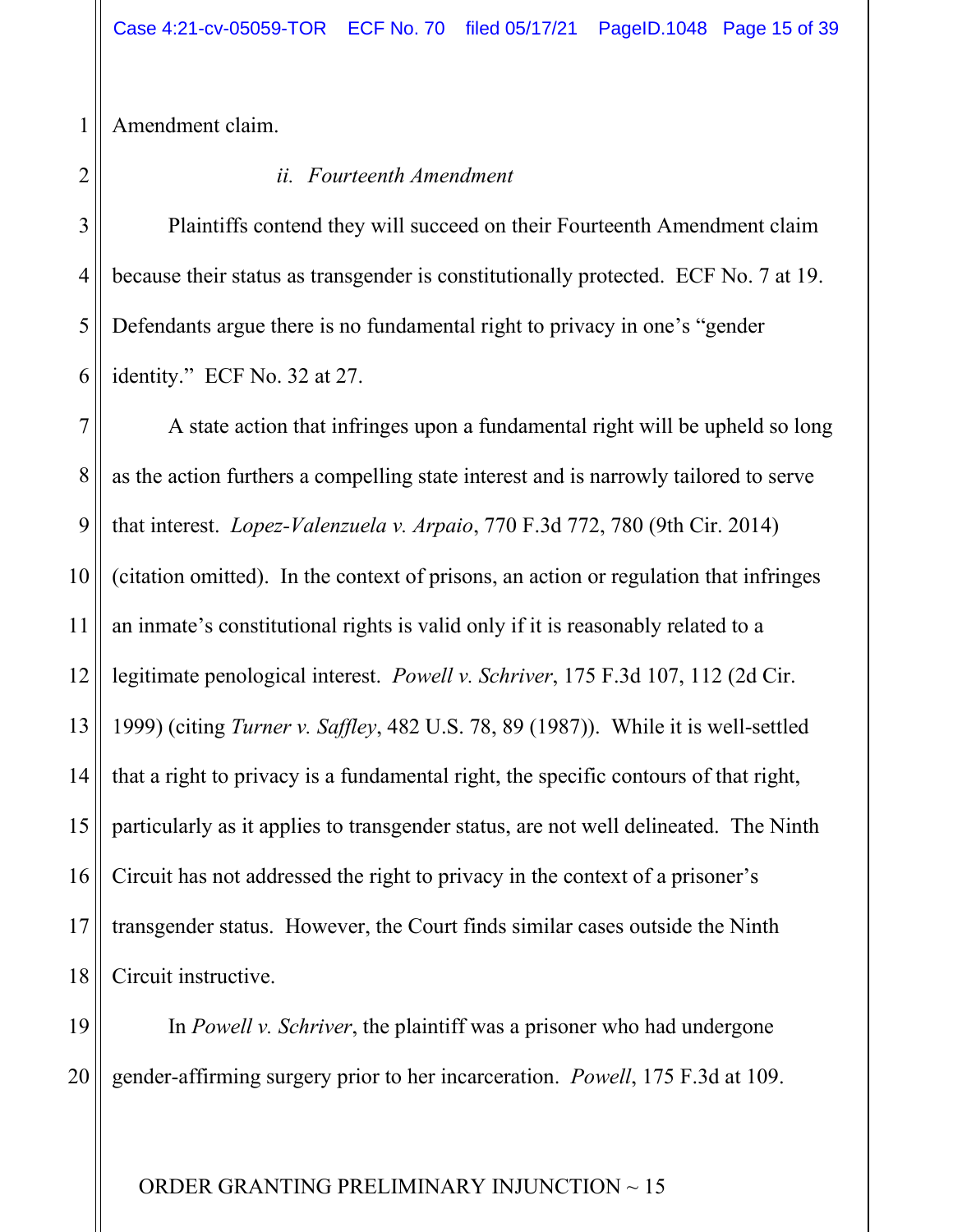1 2 3 4 5 6 7 8 9 10 11 During an escort within the prison, one correction officer revealed to another correction officer, in the presence of other inmates, that the plaintiff was transgender and HIV positive. *Id*. The Second Circuit extended its holding in *Doe v. City of New York*, 15 F.3d 264 (2d. Cir. 1994), finding the right to privacy, including the right to protect information about one's health, applied to transgender prisoners. *Powell*, 175 F.3d at 112 ("individuals who are [transgender] are among those who possess a constitutional right to maintain medical confidentiality"). Additionally, the court did not find the disclosure narrowly tailored to serve a legitimate penological interest, "especially given that, in the sexually charged atmosphere of most prison settings, such disclosure might lead to inmate-oninmate violence." *Id*. at 113.

12 13 14 15 16 17 18 19 20 Outside the context of the prison system, in *Kallstrom v. City of Columbus*, 136 F.3d 1055 (6th Cir. 1998), the city released undercover officer personnel information to the defense counsel on a drug conspiracy case involving a violent gang. *Id*. at 1059. The information contained the officers' addresses and phone numbers, banking information, responses to questions about their personal lives asked during polygraph tests, and the names, addresses, and phone numbers of immediate family members. *Id*. The court found the release of the information posed a significant threat to the officers and their families. *Id*. at 1062. Thus, the court held that where the release of personal information places an individual at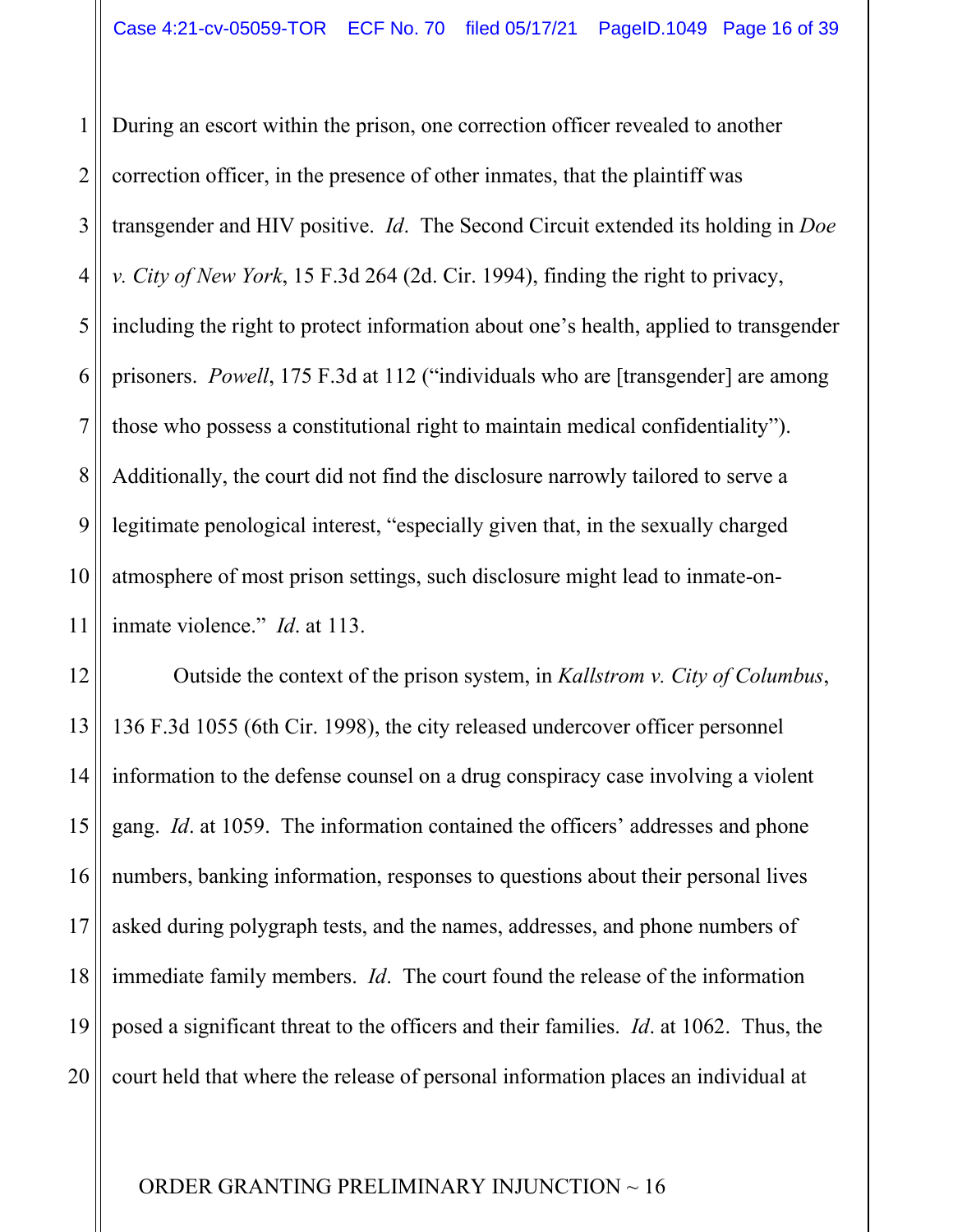1 2 3 4 5 6 substantial risk of bodily harm, or a perceived risk of harm, a constitutionally protected privacy interest will be implicated. *Id*. at 1064. Further, the court found the release was not narrowly tailored to serve a compelling government interest because the information that was disclosed was not related to government accountability or helping the public understand the internal workings of the police agency. *Id*. at 1065.

7 8 9 10 11 12 13 14 15 16 17 18 19 20 Finally, another case outside the prison context, *Love v. Johnson*, 146 F. Supp. 3d 848 (E.D. Mich. 2015), synthesized the reasonings in *Powell* and *Kallstrom* and applied it to disclosure of an individual's transgender status. There, the plaintiffs were transgender individuals challenging Michigan's policy for changing a person's sex on their driver license. *Id*. at 851. The plaintiffs alleged the policy indirectly required them to disclose their transgender status to complete strangers, in violation of their constitutionally protected right to privacy. *Id*. at 852. The court agreed, finding the right to privacy that protected a transgender person's medical information (the reasoning in *Powell*) and the right to privacy that protected an individual's personal information (the reasoning in *Kallstrom*) also encompassed the right to protect an individual's transgender status. *Id*. at 856. The court reasoned that both *Powell* and *Kallstrom* emphasized "the risk of physical harm stemming from the disclosure of certain personal information." *Id*. at 855. Additionally, the "plethora of evidence" presented by the plaintiffs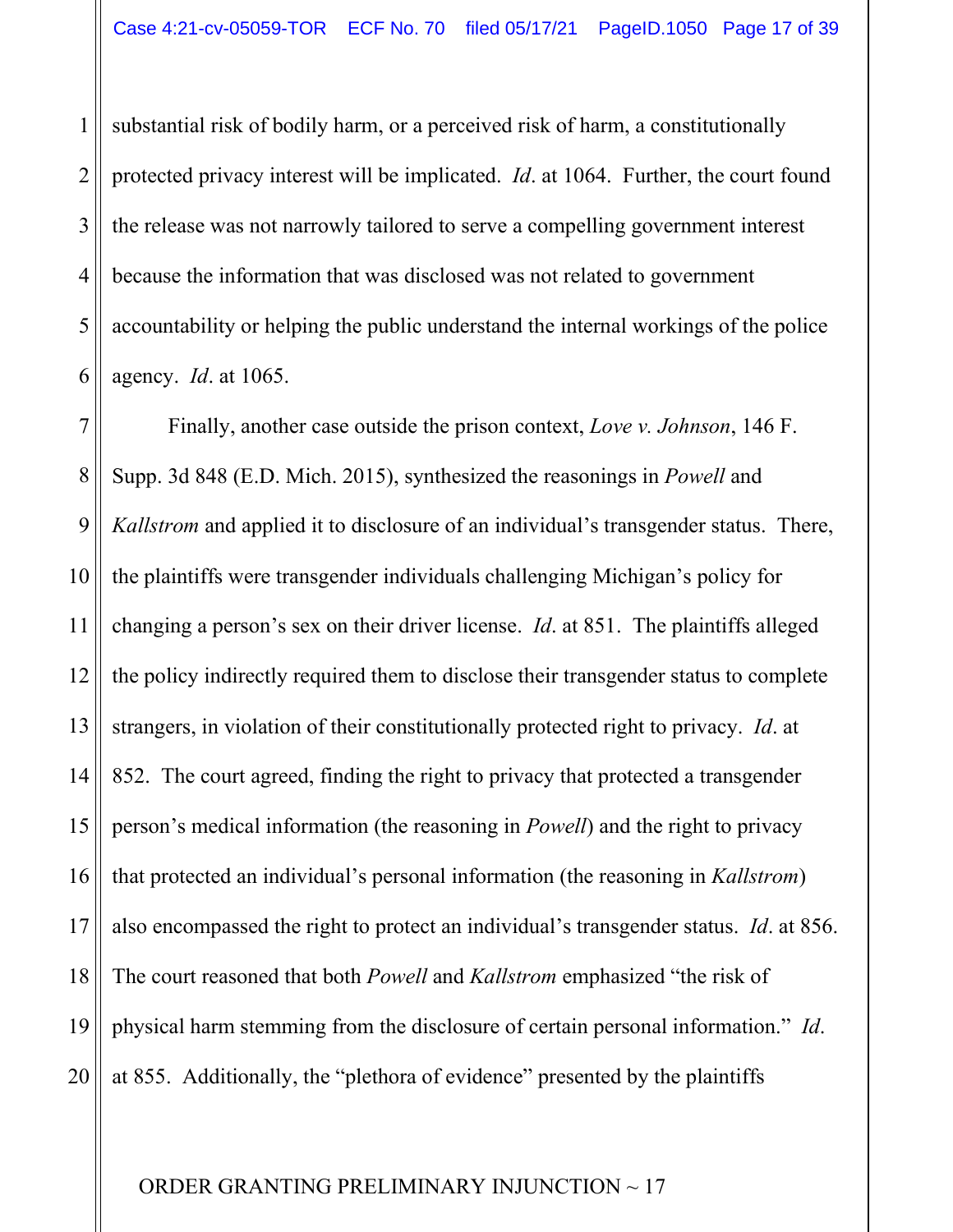1 2 3 4 5 6 demonstrated that disclosure of a person's transgender status posed a very real threat to a person's security and bodily integrity. *Id*. at 855. Consequently, the court held requiring individuals to disclose their transgender status implicated a fundamental right to privacy. *Id*. at 856. The court did not reach whether the disclosure was narrowly tailored as the motion was decided at the dismissal stage. *Id*. at 857.

7 8 9 10 11 12 13 14 15 16 17 18 19 20 Defendants assert those cases are inapplicable because they do not stand for the proposition that transgender status is a protected category and no other authority within the Ninth Circuit has identified transgender status as a protected status. ECF No. 32 at 27-28. While Defendants are correct to the extent that the Ninth Circuit has not directly addressed the issue, it is not beyond the realm of possibility that the Ninth Circuit would find transgender status a protected class given its treatment of transgender issues in other areas of the law. *See, e.g.*, *Karnoski v. Trump*, 926 F.3d 1180 (9th Cir. 2019) (holding review of military policy regarding transgender status that allegedly violated equal protection and substantive due process rights under the Fifth Amendment required "something more than rational basis but less than strict scrutiny"); *Parents for Priv. v. Barr*, 949 F.3d 1210 (9th Cir.) (holding a school district's "carefully-crafted Student Safety Plan seeks to avoid discrimination and ensure the safety and well-being of transgender students" and that a policy allowing transgender students to use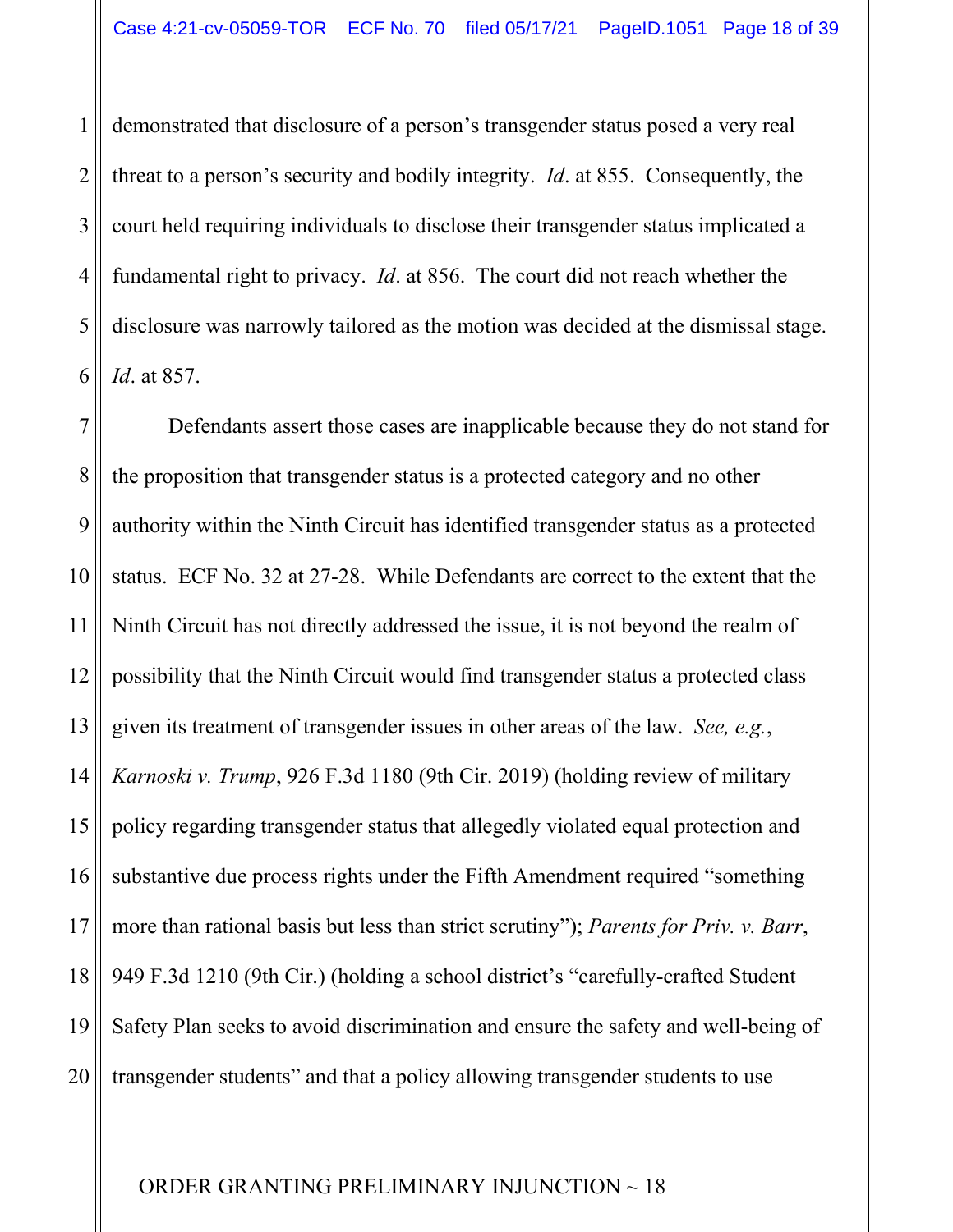1 2 3 4 5 bathrooms and locker rooms in the same manner as cisgender students did not infringe cisgender students' Fourteenth Amendment privacy rights); *Edmo v. Corizon, Inc.*, 935 F.3d 757 (9th Cir. 2019) (finding a prison official's denial of gender-affirming surgery to treat gender dysphoria was a violation of the Eighth Amendment in light of the increased awareness regarding transgender health).

6 7 8 9 10 11 12 13 14 Additionally, it is difficult to imagine any circumstances under which the disclosure of a prisoner's transgender status to the general public serves a penological purpose. *Powell*, 175 F.3d at 113 (citation omitted). While Defendants have an interest in complying with their statutory duty to release records upon request, the proposed disclosures do not appear narrowly tailored to serve a legitimate penological purpose. The requests seek aggregate data relating to transgender inmates, but the documents identified for release may contain information beyond what is requested, which could be pieced together to reveal the specific identities and locations of those inmates.

For these reasons, the Court finds Plaintiffs are likely to succeed on the merits of their Fourteenth Amendment claim.

17

15

16

*iii. Washington State Constitution, Article I, Section 7*

18 19 20 Plaintiffs argue the proposed disclosures are not "carefully tailored" or limited to what is "reasonably necessary" to promote Defendants' valid governmental interest. ECF No. 7 at 24. Defendants respond Plaintiffs'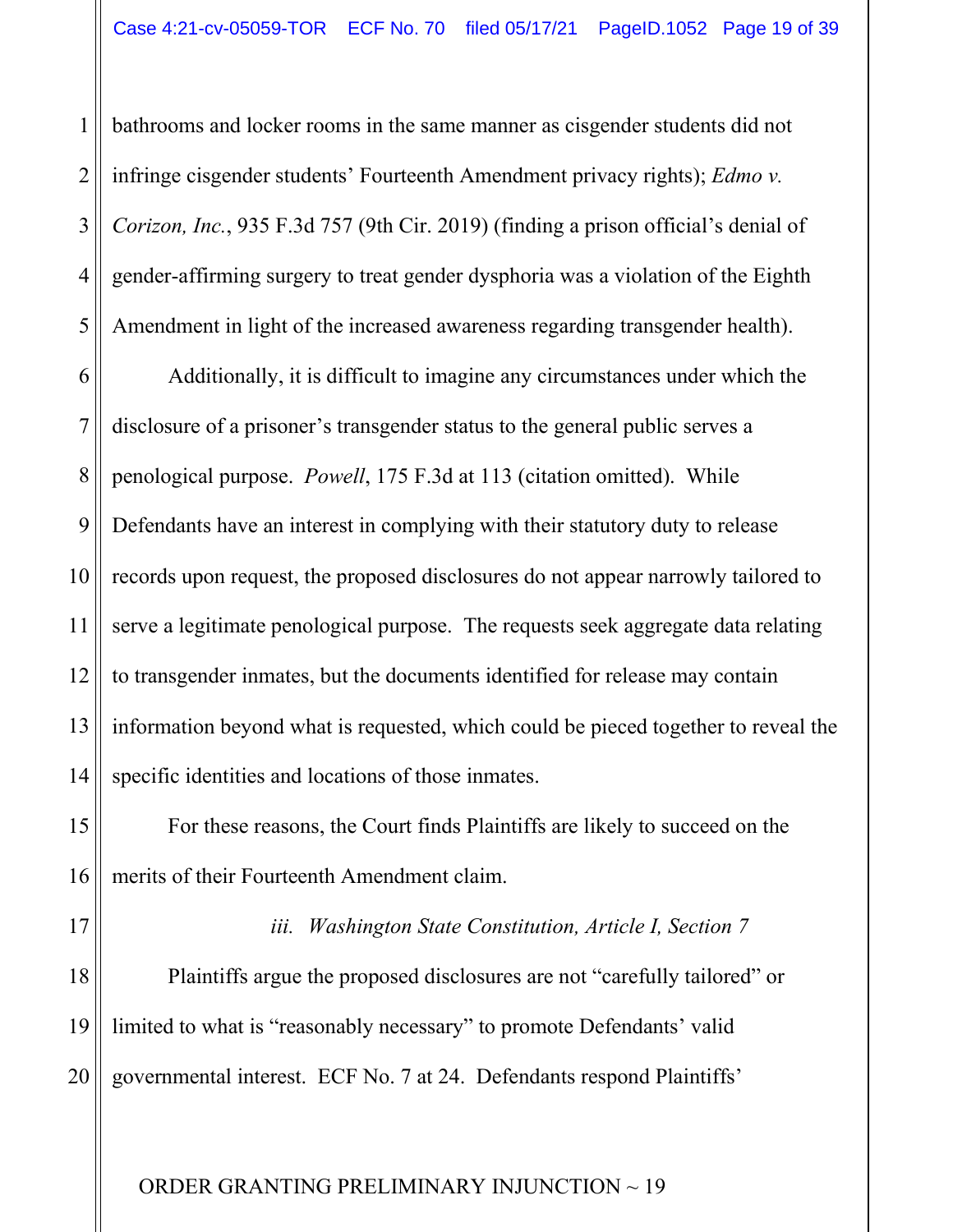1 2 3 Washington State Constitutional claims will fail because Plaintiffs fail to show how releasing the records would be "highly offensive," and because some Plaintiffs have already disclosed their transgender statuses. ECF No. 32 at 30.

4 5 6 7 8 9 10 11 12 13 14 15 16 17 18 19 20 Washington State Constitution Article I, Section 7 states, "[n]o person shall be disturbed in his private affairs, or his home invaded, without authority of law." *Washington Pub. Emps. Ass'n v. Washington State Ctr. for Childhood Deafness & Hearing Loss*, 194 Wash. 2d 484, 504 (2019). Washington courts recognize two interests protected by the right to privacy: "the right to autonomous decisionmaking and the right to nondisclosure of intimate personal information, or confidentiality." *Id*. (citations omitted). Cases alleging Article I, Section 7 violations with regard to personal information generally involve the disclosure of information such as a person's name, address, telephone number, birthdate, employment history, and criminal convictions. *See, e.g*., *Ino Ino, Inc. v. City of Bellevue*, 132 Wash. 2d 103 (1997); *O'Hartigan v. Dep't of Pers.*, 118 Wash. 2d 111 (1991); *Peninsula Counseling Ctr. v. Rahm*, 105 Wash. 2d 929 (1986). Under those circumstances, the right to confidentiality has not been recognized as a fundamental right subject to strict scrutiny. *Washington Pub. Emps. Ass'n*, 194 Wash. 2d at 504. Rather, courts apply a rational basis analysis to determine whether disclosure of personal information serves a legitimate government interest, is carefully tailored to serve that interest, and is no greater than necessary. *Id* at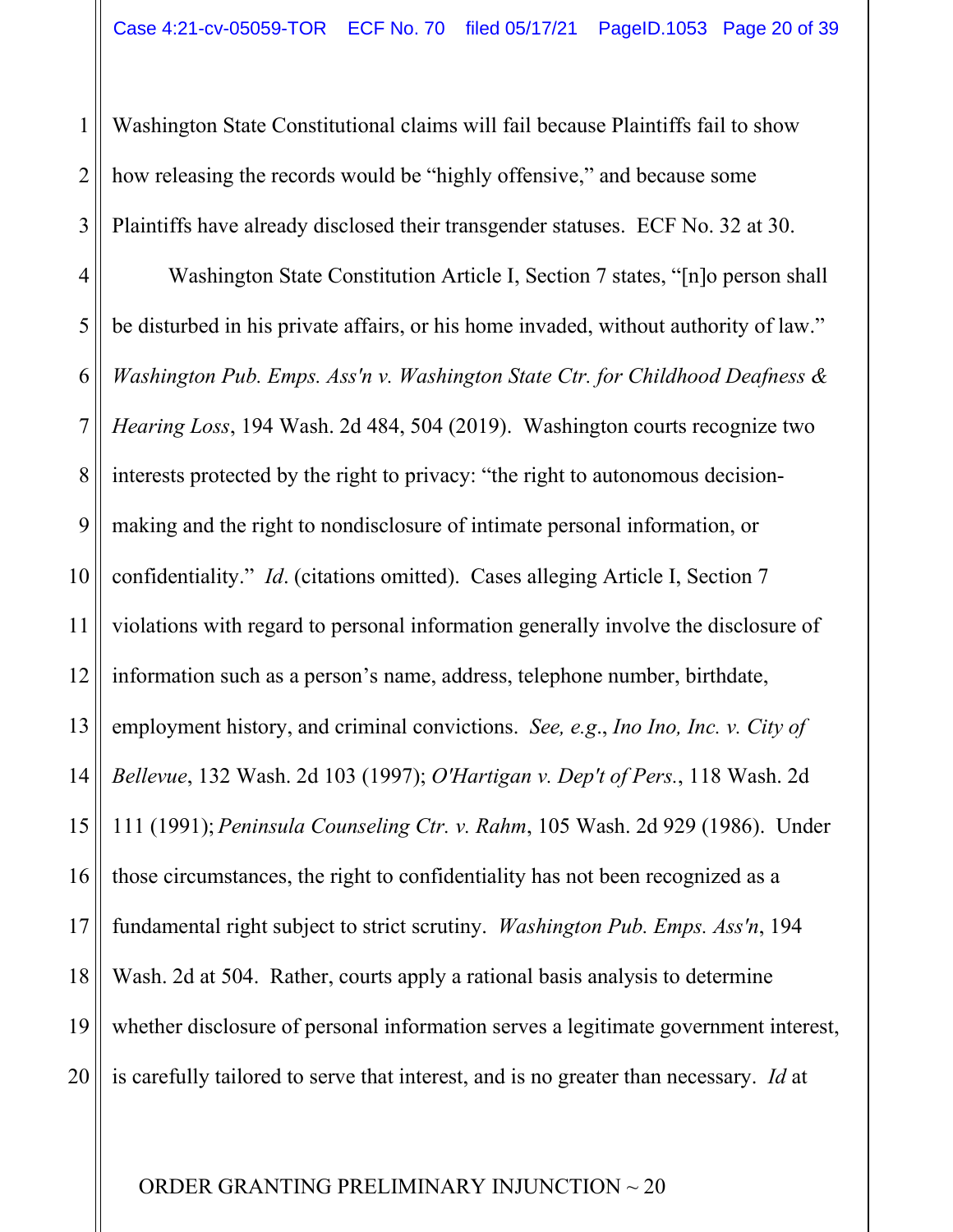505.

1

2 3 4 5 6 7 8 9 10 11 12 13 14 15 16 The Washington Supreme Court has not addressed the release of more intimate information, such as the information at issue here. Thus, it is unclear whether rational basis would still apply or whether a heightened scrutiny would be more appropriate. In *Washington Pub. Emps. Ass'n*, the Court declined to adopt a stricter standard when it analyzed the disclosure of personal identification information such as birth date information. *Id.* at 507. The Court reasoned information like a person's birthdate "is widely available in the public domain and does not involve the same level of intimacy as, for example, mental health records or sexual history, which have been deemed private affairs." *Id.* The Court did not indicate what level of scrutiny would be appropriate for more intimate information but seemed to imply the standard should be something more than rational basis. Therefore, it is not beyond the realm of possibility that the Washington Supreme Court may deem intimate personal information that is not widely available in the public domain, such as a person's transgender status, as a protected privacy interest that would be more appropriately analyzed under a heightened scrutiny.

17 18 19 20 Regardless of the standard that is applied, the Court finds Plaintiffs have alleged sufficient factual allegations to succeed on the merits of their Article I, Section 7 claim. While Defendants have a legitimate interest in fulfilling their statutory duty and an interest in promoting government transparency, the proposed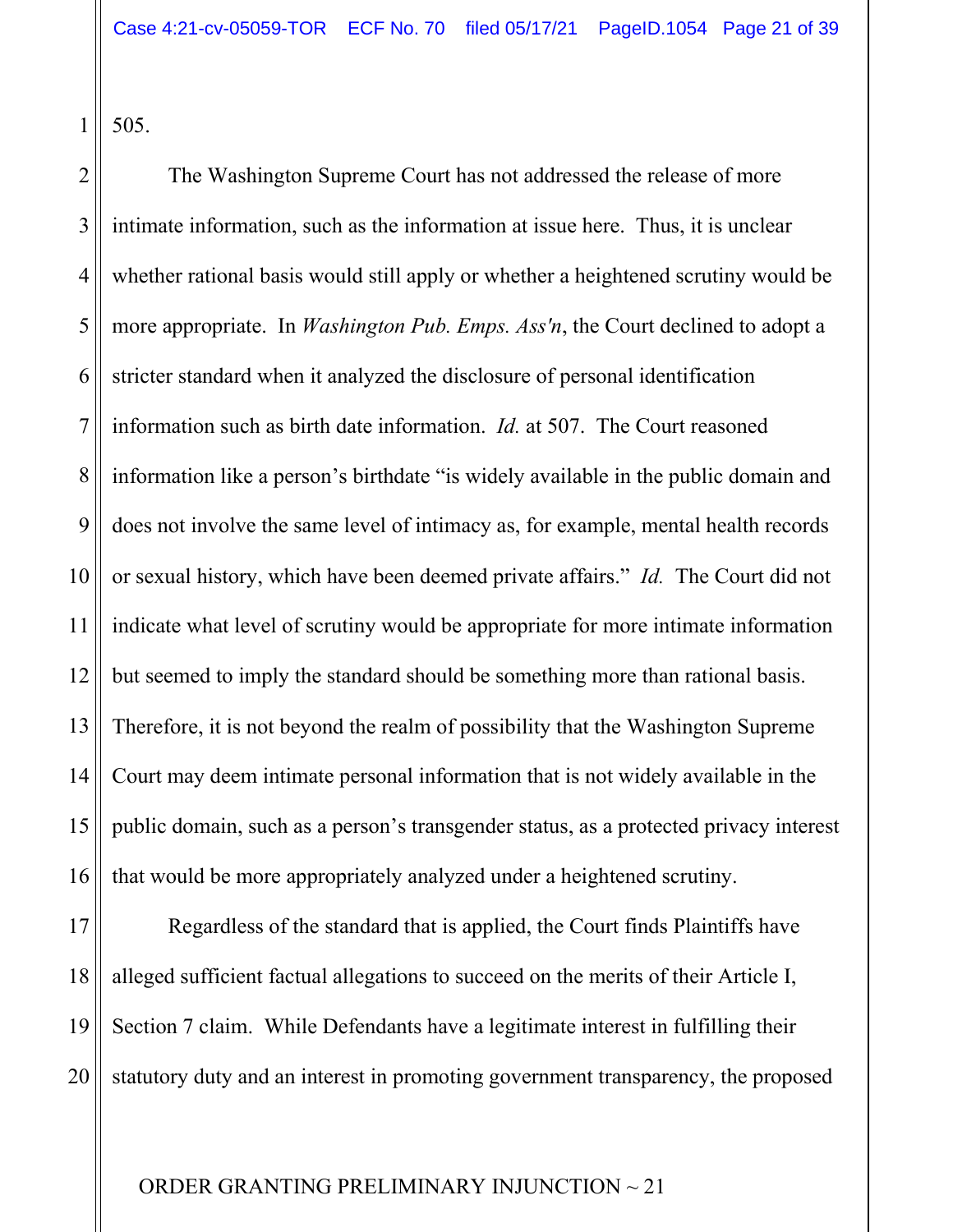2 release is not carefully tailored nor is it limited to what is no greater than necessary.

1

3 4 5 6 7 8 9 10 11 12 13 14 15 Defendants do not track aggregate numerical data on the information sought. ECF No. 32 at 5, ¶ 5. Instead, Defendants plan to release documents such as the DOC Preferences Request forms, the internal spreadsheet used to track those forms, inmate legal face sheets, housing protocol forms specific to transgender inmates, and other similar documents, which Defendants will redact as they deem necessary for statutory compliance. ECF No. 32 at 16-18. Defendants state they will redact social security numbers and information related to medical information contained in a medical file, but they will not withhold information related to an individual's gender identity or sexual history, as they are not under a statutory duty to withhold such information. ECF No. 32 at 14-16, ¶¶ 22-27. While each individually redacted document may not reveal identifying information, the disclosure taken as a whole could be pieced together to reveal an individual's identity, transgender status, and facility location.

16 17 18 19 20 Moreover, while Defendants claim some Plaintiffs (named or in the proposed class) have already disclosed their transgender status or checked a box on a form that indicates whether the individual wants to keep this information confidential from other individuals, see ECF No. 33-2 at 2, there is no showing that the individuals knowingly and voluntarily understood that their information would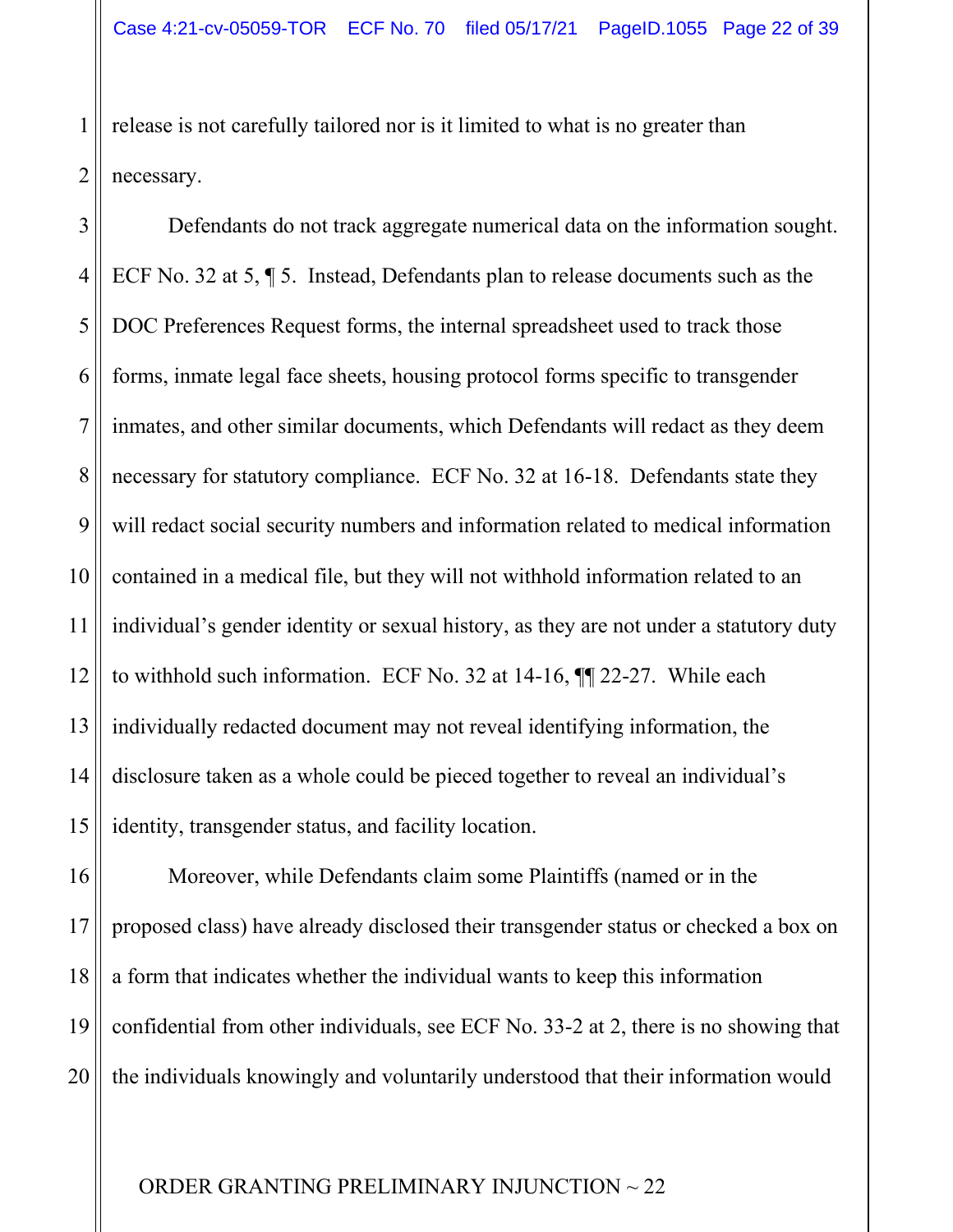1 2 3 be shared with the public through a public disclosure request or that it would be distributed beyond the personnel necessary to act upon their housing and safety requests.

4 5 6 7 8 9 10 Given the serious and probable safety concerns posed by Defendants' disclosure, the Court does not find the release of the proposed documents carefully tailored nor is the disclosure no greater than necessary. Defendants' legitimate interest in promoting governmental transparency and complying with its statutory duty under the PRA cannot overcome Plaintiffs' safety concerns. Consequently, Plaintiffs are likely to succeed on the merits of their Washington state constitutional claim.

Based on the foregoing, the Court finds Plaintiffs have shown there are serious questions going to the merits of their claims and that they are likely to succeed on the merits of their state and federal constitutional claims.

11

12

13

14

# **B. Likelihood of Irreparable Injury**

15 16 17 18 19 20 Plaintiffs assert they will suffer irreparable harm if the records are released because they will face an increased risk of harassment, violence, and sexual assault by other inmates and correctional staff. ECF No. 7 at 24. Plaintiffs also argue the harm will not end upon release; they will face ongoing discrimination and other barriers in many facets of daily life. ECF No. 7 at 25. Defendants argue Plaintiffs will not suffer irreparable harm because some inmates have not requested their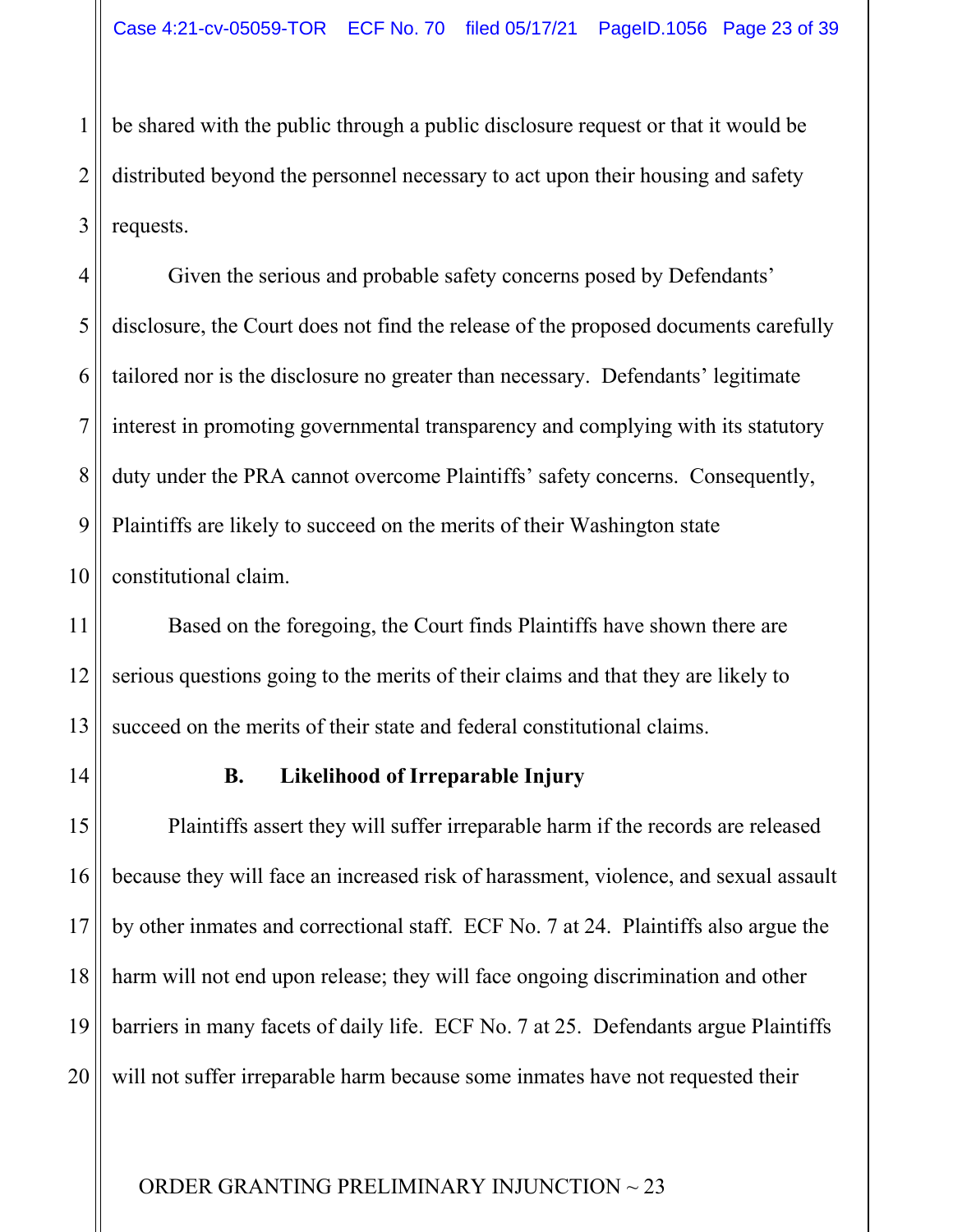1 2 information be kept confidential and because there is no evidence that Defendants fail to adequately protect Plaintiffs. ECF No. 32 at 31.

3 4 5 6 7 8 9 10 11 12 13 14 15 16 17 18 19 20 "Irreparable harm is traditionally defined as harm for which there is no adequate legal remedy, such as an award of damages." *Arizona Dream Act Coal. v. Brewer*, 757 F.3d 1053, 1068 (9th Cir. 2014). "[I]ntangible injuries, such as damage to recruitment efforts and goodwill, qualify as irreparable harm." *Rent-A-Car, Inc. v. Canyon Television and Appliance Rental, Inc.*, 944 F.2d 597, 603 (9th Cir. 1991). Caselaw and social science paint a clear picture of the very likely harm Plaintiffs will face if the requested information is disclosed. *See, e.g*., *Powell v. Schriver*, 175 F.3d 107 (2d Cir. 1999) (remanding transgender prisoner's claim for Eighth Amendment violations after finding "it was obvious" that the prisoner's transgender status placed her in harm's way); *Edmo v. Corizon, Inc.*, 935 F.3d 757 (9th Cir. 2019) (applying the "dictates of the Eighth Amendment" to transgender health care, finding the denial of gender affirming surgery violated the Eighth Amendment); *Tay v. Dennison*, 457 F. Supp. 3d 657 (S.D. Ill. 2020) (finding the irreparable harm a transgender prisoner was likely to face was "far from a mere possibility" given her history of sexual assault, harassment, and abuse while incarcerated); *see id*. at 687 (collecting cases); ECF Nos. 9 at 12-13; 10 at 7. Consequently, Court finds Plaintiffs will suffer irreparable injury absent a preliminary injunction.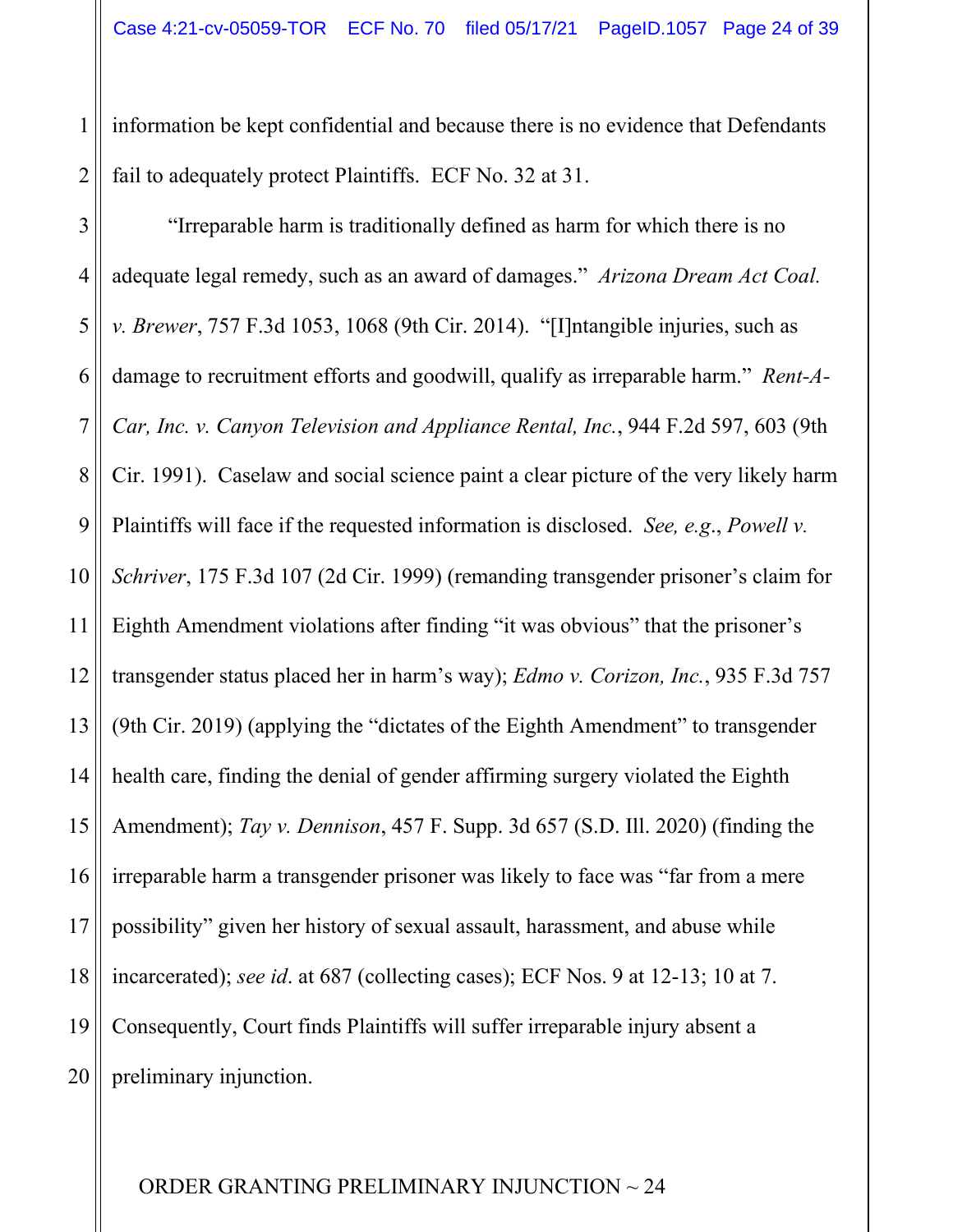#### **C. Public Interest**

1

2 3 4 5 6 7 Plaintiffs assert there is no public interest that would be injured by the issuance of a preliminary injunction. ECF No. 7 at 27. Plaintiffs also emphasize that public interest would actually be served by preventing the disclosure because it furthers the goal of prison safety. *Id.* Defendants argue holding an agency liable for constitutional violations following its good-faith response under the PRA is not in the public's interest. ECF No. 32 at 31.

8 9 10 11 12 13 14 15 16 17 In determining whether to issue a preliminary injunction, courts must balance the competing interests. *All. for the Wild Rockies v. Cottrell*, 632 F.3d 1127, 1138 (9th Cir. 2011). Here, the competing interests are Plaintiffs' desire to keep confidential certain private information in order to protect their safety, and also the need for safety in the prison systems more broadly, and Defendants' interest in statutory compliance and the need for governmental transparency. Notably, Defendants do not argue there is a public interest in the information contained in the disclosures at issue; instead, they argue, without explanation, withholding the information would not be in the best interest of the public. ECF No. 32 at 31.

18 19 20 Congress contemplated public safety when it enacted the Prison Rape Elimination Act ("PREA") by explicitly finding "[p]rison rape endangers the public safety by making brutalized inmates more likely to commit crimes when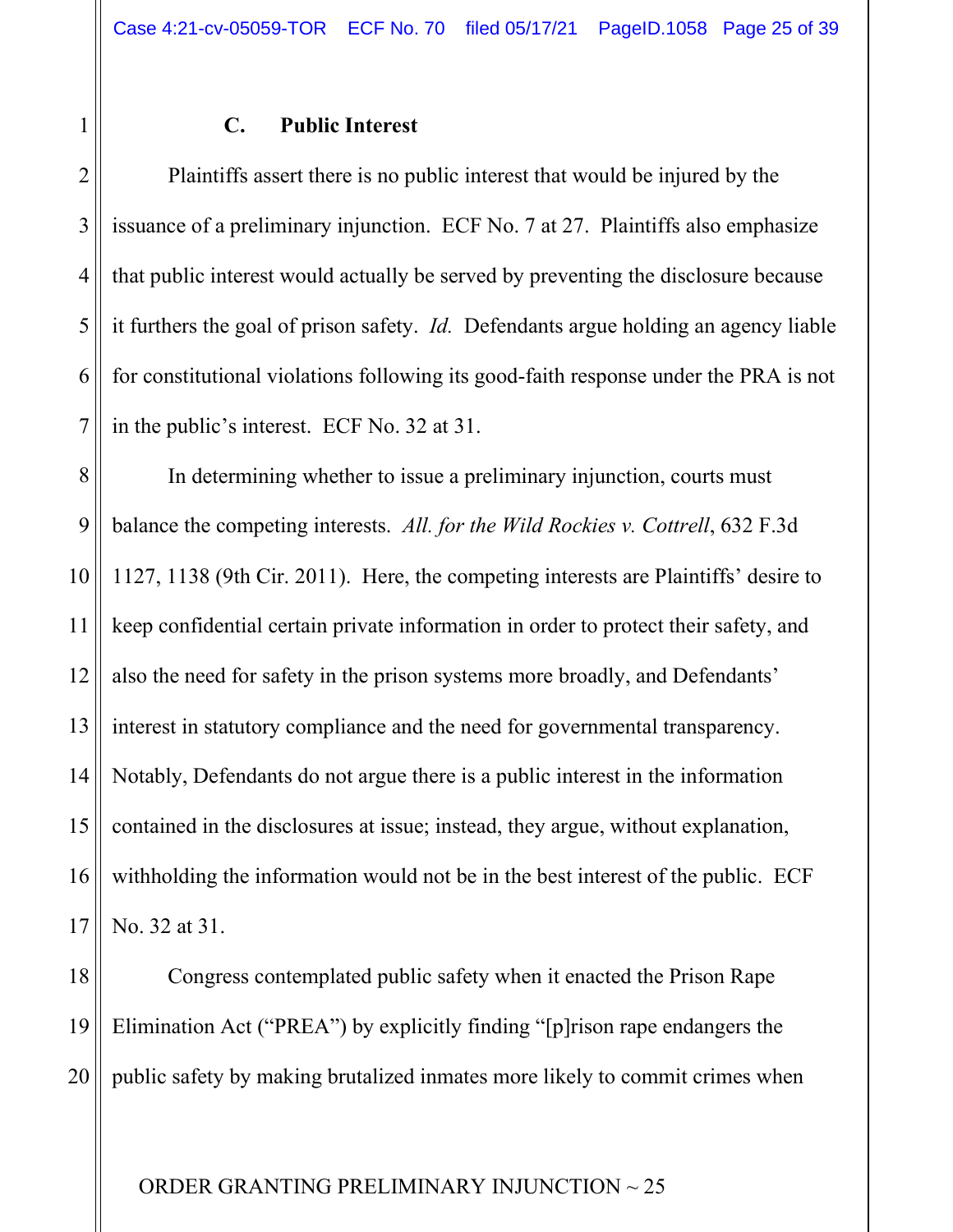1 2 3 4 5 6 7 8 9 10 11 12 they are released." 34 U.S.C. § 30301(8). Congress additionally found "the failure of State officials to adopt policies and procedures that reduce the incidence of prison rape" compromised the effectiveness and efficiency of government-funded prison programs. 34 U.S.C. § 30301(14). Further, and of notable consequence to this case, Congress incorporated *Farmer v. Brennan* into the PREA, referencing the "high incidence of sexual assault within prisons [that] involves actual and potential violations of the United States Constitution." 34 U.S.C. § 30301(13). Finally, among the stated purposes of the act are to "make the prevention of prison rape a top priority in each prison system," to "increase the accountability of prison officials who fail to detect, prevent, reduce, and punish prison rape," and to "protect the Eighth Amendment rights of Federal, State, and local prisoners." 34 U.S.C. §§ 30302(2), (6), (7).

Plaintiffs' interests align with the congressionally stated purposes and findings. It is indisputable Plaintiffs' transgender status places them at increased risk of the precise public safety concerns contemplated by the PREA. Defendants have failed to establish how their interests outweigh Plaintiffs'. Thus, Plaintiffs have established their interests in personal and public safety outweigh Defendants' interests.

19

20

13

14

15

16

17

18

## **D. Balance of the Equities**

Plaintiffs assert the balance of equities tips sharply in their favor,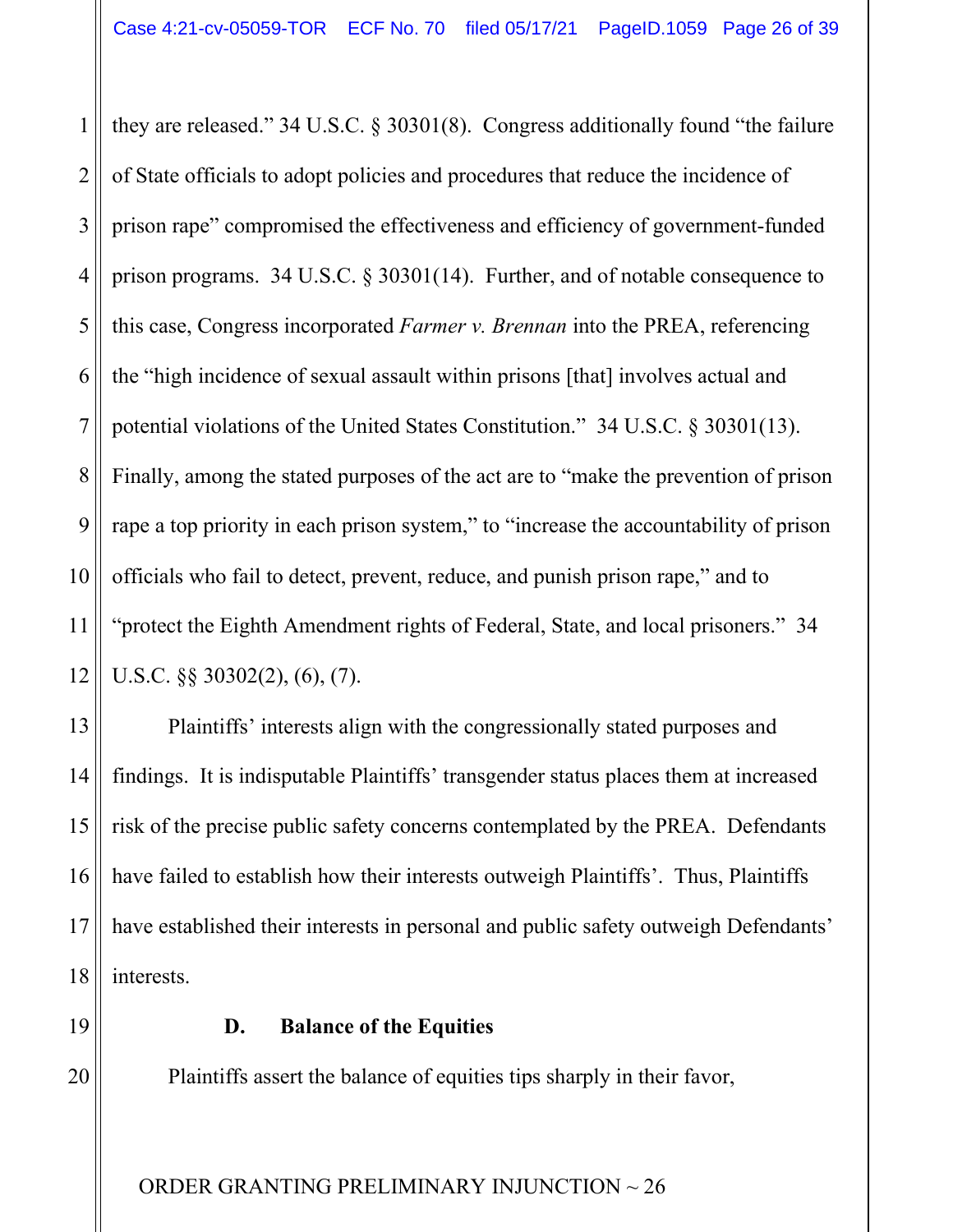1 2 3 4 5 6 7 8 9 10 11 12 particularly because the Ninth Circuit's sliding scale analysis requires Plaintiff to demonstrate only serious questions going to the merits. ECF No. 7 at 27. The Supreme Court has recognized that courts must "balance the competing claims of injury and must consider the effect on each party of the granting or withholding of the requested relief." *Amoco Production Co. v. Village of Gambell, AK*, 480 U.S. 531, 542 (1987). Courts have found the maintenance of the "status quo" relevant to the balance of the equities, however, it is not the only consideration. *See Flex-Plan Servs., Inc. v. Evolution1, Inc.*, No. C13-1986-JCC, 2013 WL 12092543, at \*7 (W.D. Wash. Dec. 31, 2013); *Tanner Motor Livery, Ltd. v. Avis, Inc.*, 316 F.2d 804, 809 (9th Cir. 1963) ("We are not to be understood as stating that the [status quo] principles are hard and fast rules, to be rigidly applied to every case regardless of its peculiar facts.").

13 14 15 16 17 18 19 20 Here, Plaintiffs have provided ample evidence of the harm they will suffer should Defendants make the proposed disclosures. ECF Nos. 7 at 24-26; 49 at 18- 19. Additionally, while Plaintiffs maintain that public interest is served by preventing the disclosure, any interest the public has in the disclosures is substantially outweighed by the harm Plaintiffs face. ECF Nos. 7 at 26-27; 49 at 18-19. Defendants, on the other hand, have merely stated public interest is not served by holding Defendants liable for constitutional violations for their goodfaith responses to PRA requests. ECF No. 32 at 31. They have not proffered any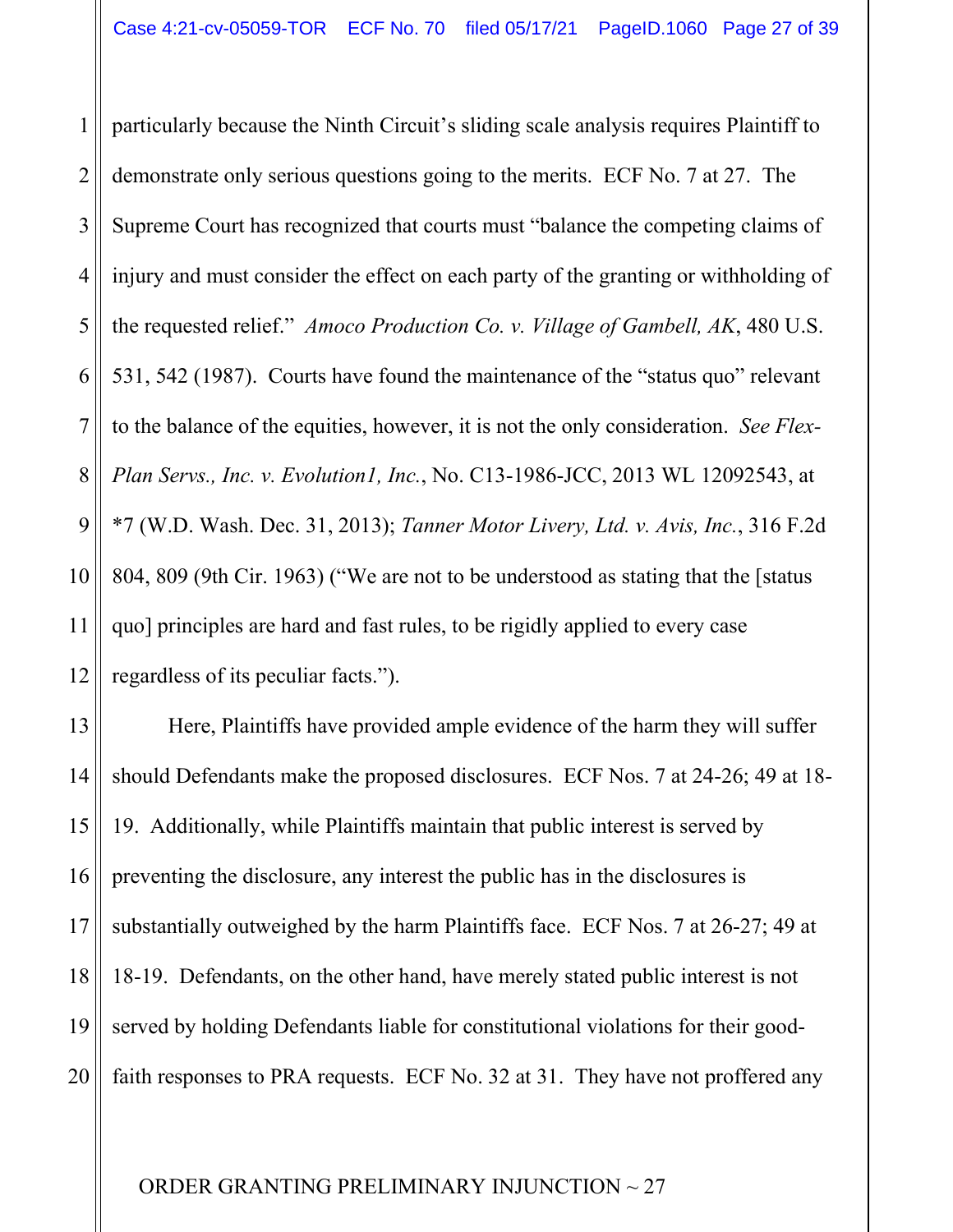1 2 3 4 5 reasons as to how this preliminary injunction would harm their interests. Therefore, the Court finds the balance of the equities sharply tips in Plaintiffs' favor. Maintaining the status quo is warranted due to the private nature of the records and the threat of harm should they be released, as well as the apparent lack of prejudice to Defendants.

6

# **E. Prison Litigation Reform Act**

7 8 9 10 11 12 13 Defendants argue Plaintiffs' requested relief does not comply with the Prison Litigation Reform Act ("PLRA"), 18 U.S.C. § 3626, because it is not narrowly drawn or the least intrusive means necessary to correct the harm. ECF No. 32 at 32. Plaintiffs argue limiting the preliminary injunction will not address the threat of irreparable harm posed by ongoing records requests. ECF No. 49 at 19-20. Plaintiffs further argue Defendants should not be granted discretion at this time to identify and redact information prior to disclosing records. *Id*.

14 15 16 17 18 19 20 The PLRA authorizes preliminary injunctive relief that is narrowly drawn, extends no further than necessary to correct the harm, and is the least intrusive means necessary. 18 U.S.C.  $\S 3626(a)(1)-(2)$ . Those requirements are known as the "need-narrowness-intrusiveness" requirements. *See Armstrong v. Schwarzenegger*, 622 F.3d 1058, 1070 (9th Cir. 2010). Courts must make neednarrowness-intrusiveness findings "sufficient to allow a clear understanding of the ruling." *Edmo v. Corizon, Inc.*, 935 F.3d 757, 783 (9th Cir. 2019). However, the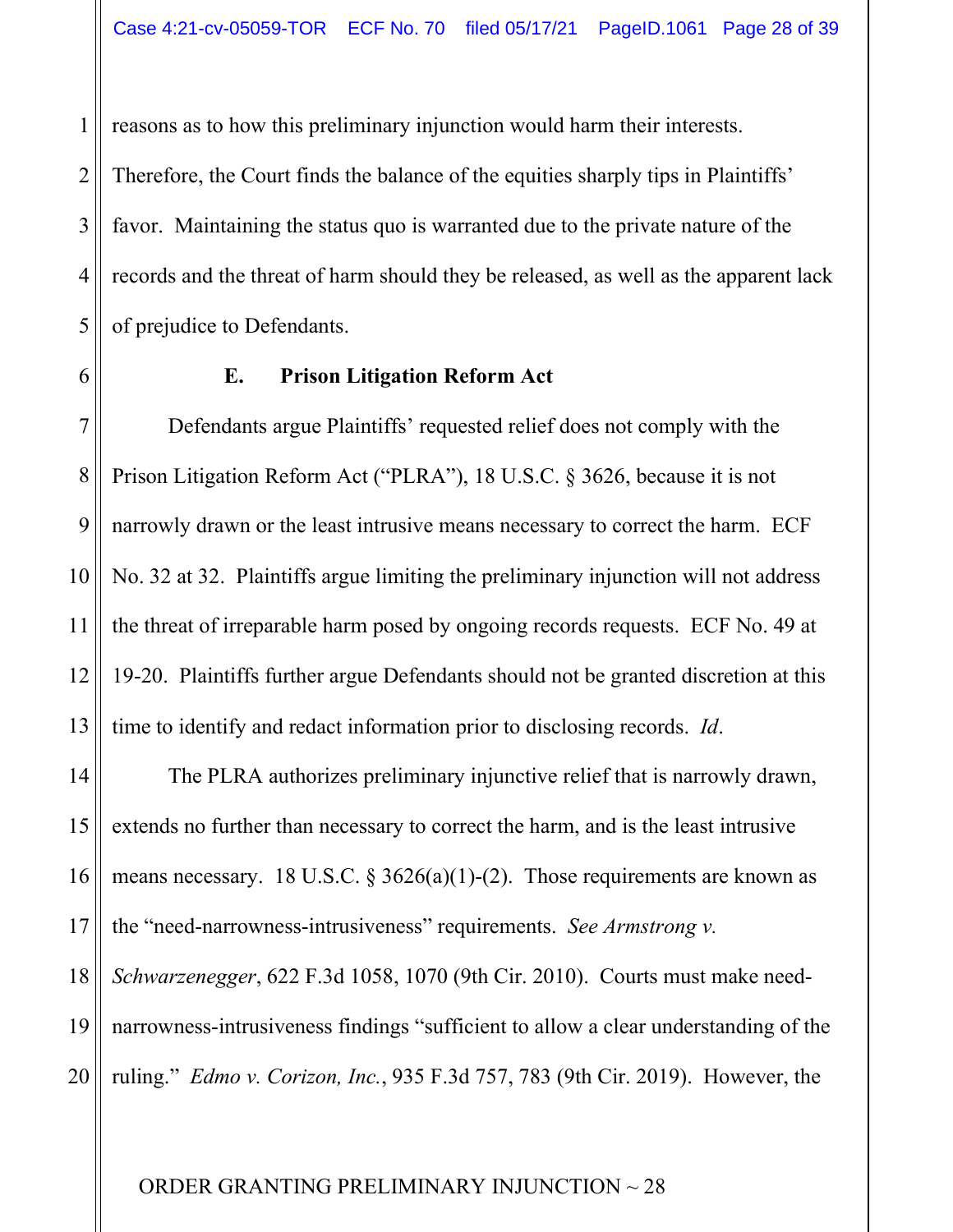1 2 3 4 5 6 7 Ninth Circuit has never required such findings to be so specific as to require a provision-by-provision explanation; rather, "overall statements by the district court that the need-narrowness-intrusiveness standard has been met" are sufficient. *Armstrong*, 622 F.3d at 1070-71. "What is important, and what the PLRA requires, is a finding that the set of reforms being ordered—the 'relief'—corrects the violations of prisoners' rights with the minimal impact possible on defendants' discretion over their policies and procedures." *Id*. at 1071.

8 9 10 11 12 13 14 Defendants argue the proposed injunction is not narrowly drawn or the least intrusive means because it prohibits Defendants from disclosing any records responsive to the requests at issue, particularly where the request identifies an individual by name. ECF No. 32 at 32. They further argue Plaintiffs have failed to show how the requests for records pertaining to specific individuals, or individuals who do not wish to keep confidential their "gender identity," implicates a privacy concern. *Id*.

15 16 17 18 19 20 The Court disagrees. The documents Defendants have identified as responsive may include references, directly or indirectly, to Plaintiffs' transgender status. ECF No. 7 at 13. Taken together, the information contained in the documents could be pieced together to derive Plaintiffs' identities and locations, placing them at greater risk of harm. Additionally, Defendants' contention that inmates who choose to disclose their transgender status within the prison system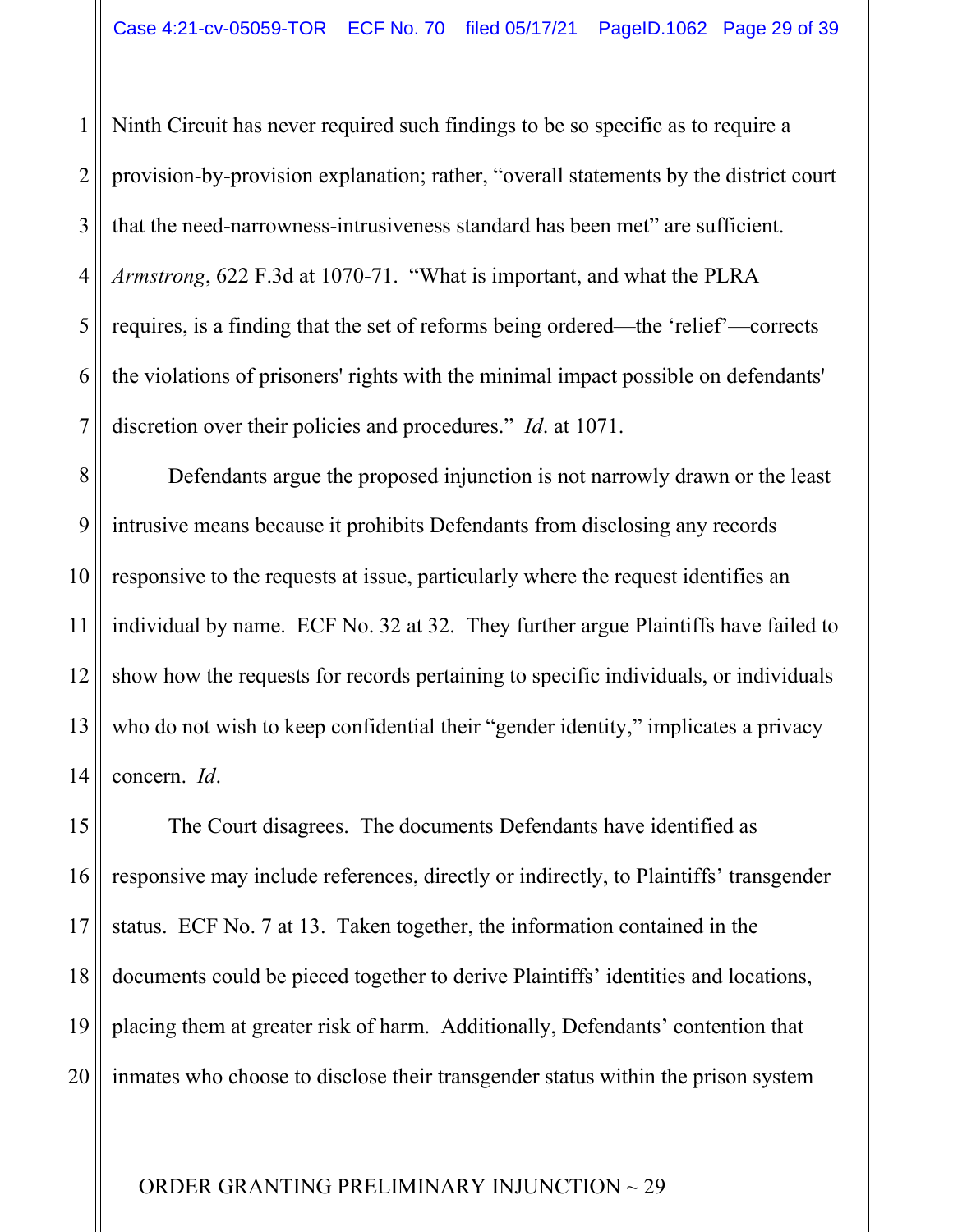1 2 3 4 5 6 7 8 are not entitled to keep that same information confidential from the general public is unpersuasive. A person's reasons for disclosing their transgender status may vary depending on the circumstances, particularly in the prison system where a person's transgender status places them at increased risk of harm. *See, e.g.*, ECF Nos. 13, 14. Notably, Defendants' own policies clearly state an individual's transgender status will be kept confidential and disclosed only on a need-to-know basis. ECF No. 7 at 7. Defendants have not proffered any reason why the general public would need to know such information.

9 10 11 12 13 14 15 16 17 18 A preliminary injunction enjoining Defendants from releasing documents that contain information related to, or referring to, individuals' transgender status, sexual history, genital anatomy, and other related information is narrowly drawn and no more intrusive than necessary under the circumstances. Defendants do not use a system of tracking purely aggregate numerical data on transgender individuals. ECF No. 32 at 5. When such information is requested, as is the case here, Defendants release a variety of documents from which requestors can derive the information they seek. *Id*. The information contained in those documents may also include highly confidential information, the release of which would put Plaintiffs at an increased risk of harm. ECF No. 7 at 13.

19 20 Defendants argue the proposed injunction will prohibit them from releasing any responsive documents. ECF No. 32 at 32. However, a preliminary injunction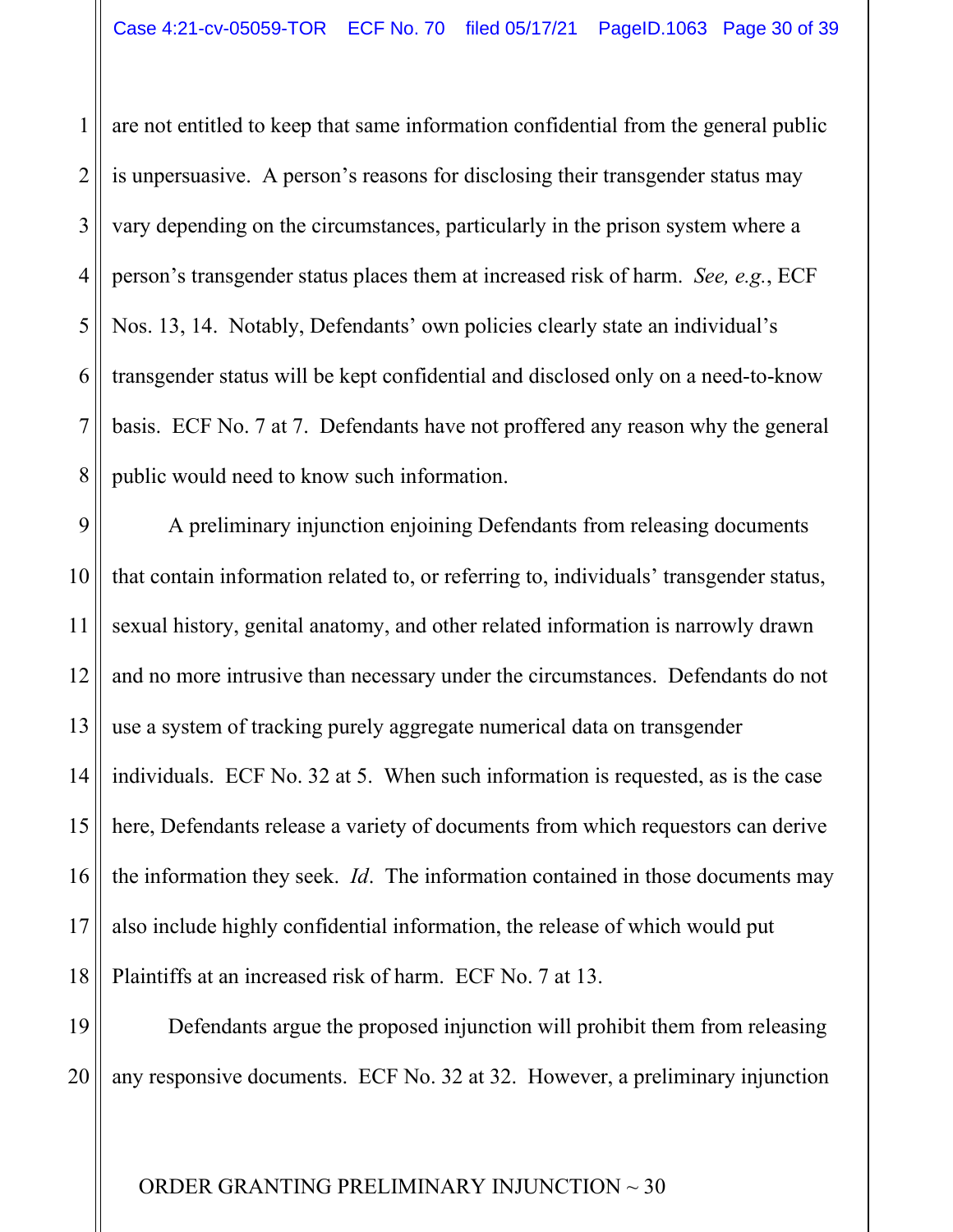1 2 3 4 5 prohibiting Defendants from releasing confidential information related to an individual's transgender status is not a blanket ban on the release of any documents. Rather, it will require Defendants to keep confidential any information relating to a person's transgender status and any information pertaining thereto, just as Defendants' own policies currently require.

6 7 8 9 10 11 12 13 14 Defendants urge the Court to narrowly tailor the preliminary injunction to address each specific record request and provide detailed instruction regarding which records Defendants are enjoined from producing and the basis for the Court's decision. ECF No. 32 at 32. As previously discussed, the PLRA does not require courts to make findings on a paragraph-by-paragraph or line-by-line basis. *Armstrong*, 622 F.3d at 1070. This is because prospective relief in the context of prisons is necessarily aggregate in nature due to the complex nature of prison systems' policies and procedures and because courts often need to address multiple areas of prison administration. *Id.* at 1070-71.

15 16 17 18 19 20 Limiting the injunction as Defendants request is not only impractical but would also fail to address the ongoing threats Plaintiffs face. Defendants continue to receive records requests that relate to transgender individuals. Neither Defendants nor the Court can anticipate what specific information will be requested in the future and given Defendants' practices of divulging numerous documents pursuant to PRA requests, an injunction like the one Defendants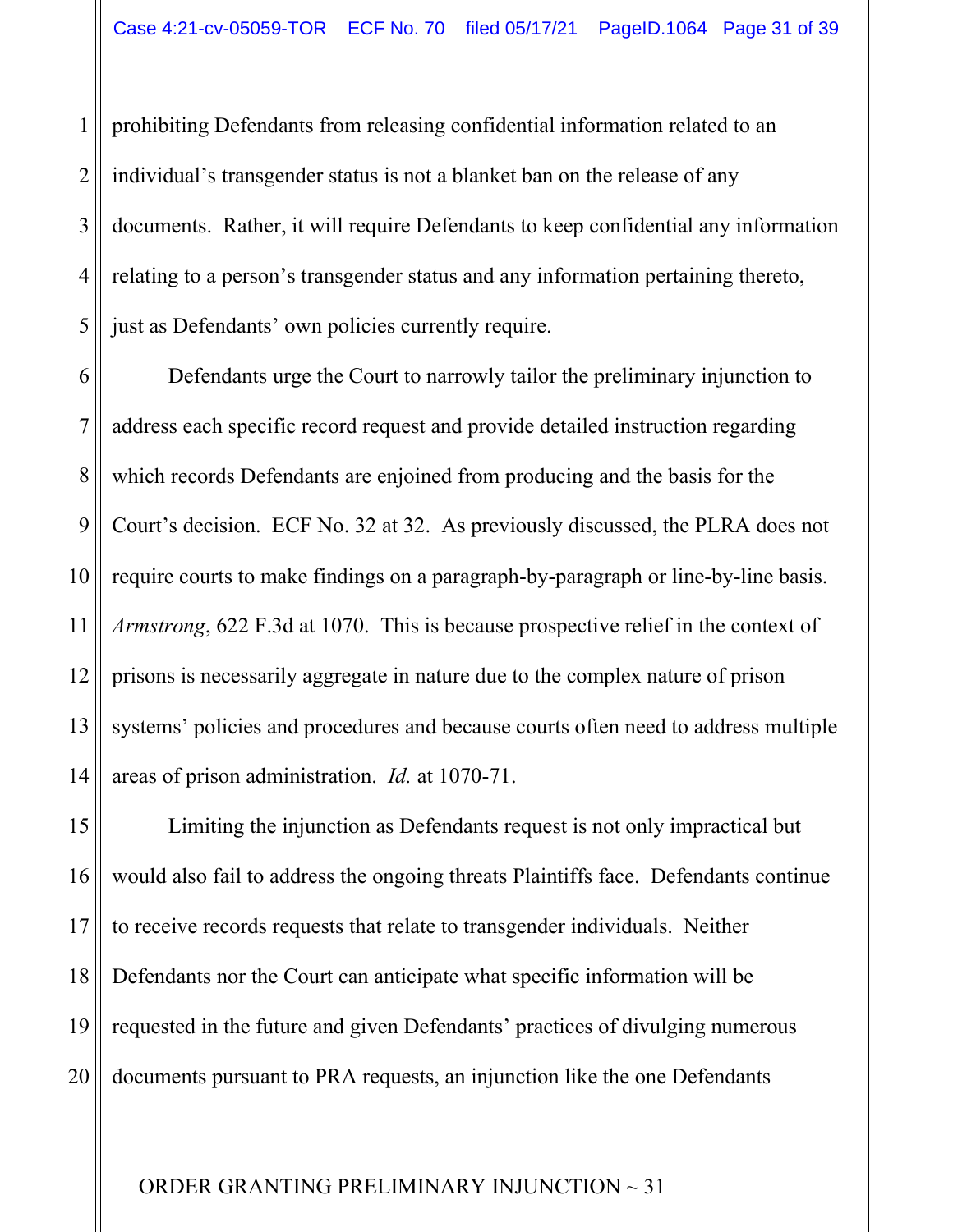2 propose would open the door to persistent litigation of issues like those presently before the Court.

6 Defendants do not argue the proposed injunction would adversely affect or burden their internal administrative functions. Thus, under the circumstances and at the preliminary injunctive stage, the Court finds the requested injunctive relief is narrowly drawn, extends no further than necessary, and is the least intrusive means necessary to address the harm.

# **II. Preliminary Injunctive Relief—PRA Claims**

9 10 11 12 13 14 15 16 17 18 The Washington Public Records Act ("PRA") provides injunctive relief for certain public records that fall within the statute's listed exemptions. *Ameriquest Mortg. Co. v. Off. of Att'y Gen. of Washington*, 177 Wash. 2d 467, 486 (2013). To obtain preliminary injunctive relief under the PRA, the moving party must show a likelihood that an exemption applies, and that the disclosure would clearly not be in the public interest and would substantially and irreparably damage the party. *Seiu Healthcare 775NW v. State, Dep't of Soc. & Health Servs.*, 193 Wash. App. 377, 393 (2016) (citing *Ameriquest Mortg. Co.*, 177 Wash. 2d at 487). Only after a court has determined an exemption likely applies does it determine whether injunctive relief is appropriate. *Id*. at 392.

19

20

1

3

4

5

7

8

# **A. Likelihood That an Exemption Applies**

One function of the PRA exemptions is to "exempt from public inspection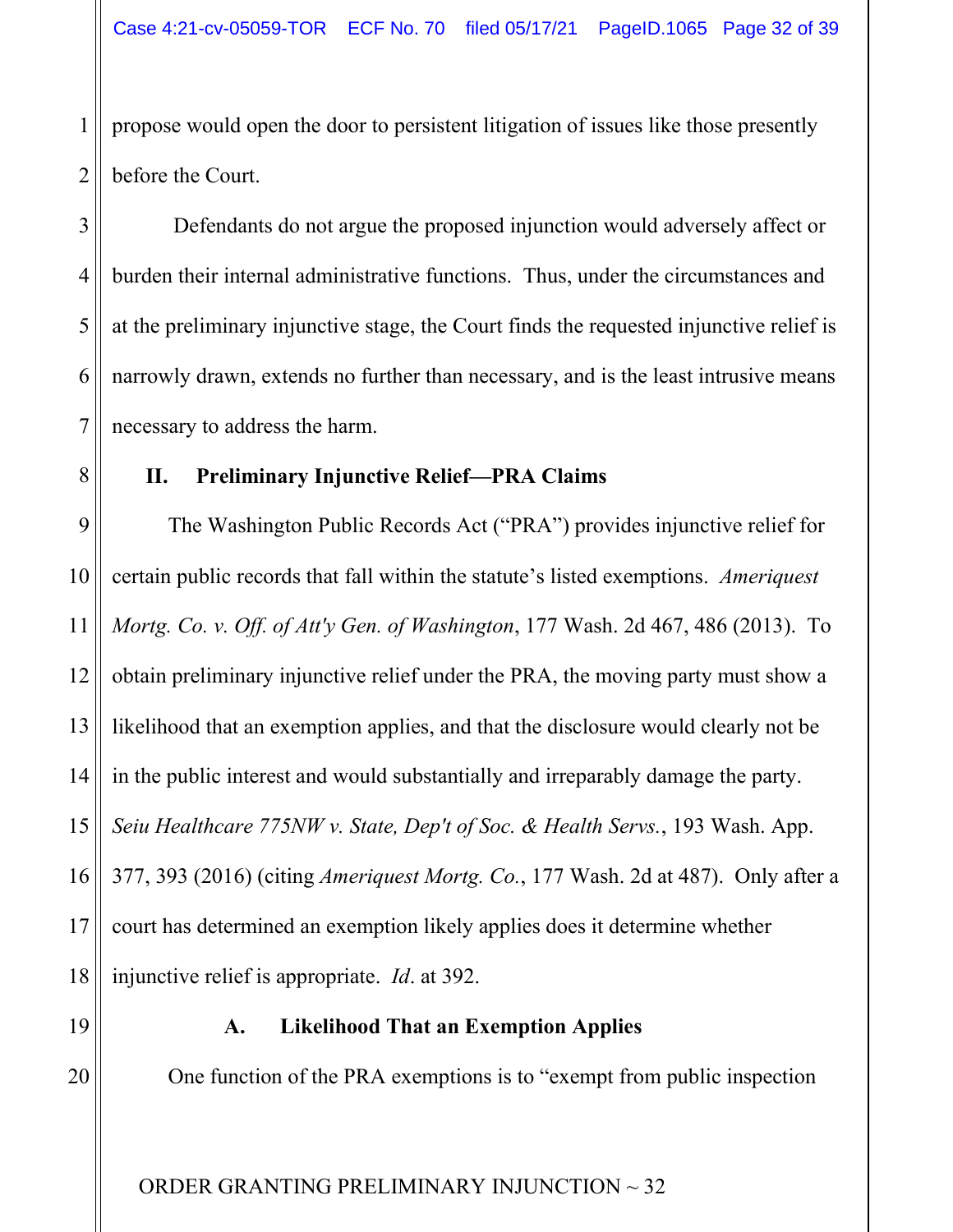1 2 3 4 those categories of public records most capable of causing substantial damage to the privacy rights of citizens." *Ameriquest Mortg. Co.*, 177 Wash. 2d at 486 (citation omitted). The exemptions should be narrowly construed to facilitate governmental transparency. *Id*. at 487.

#### *i. "Other statute" Exemption*

6 Plaintiffs argue the proposed disclosures are exempt under the "other statutes" provision of the PRA because that provision incorporates constitutional mandates. ECF No. 7 at 29. Defendants maintain the proposed disclosures do not violate either federal or state constitutional law. ECF No. 32 at 34.

10 11 12 13 14 15 The United States Constitution and the Washington State Constitution are incorporated in the PRA's "other statute" exemption. *See Yakima v. Yakima Herald-Republic*, 170 Wn. 2d 775, 808 (2011); *Freedom Found. v. Gregoire*, 178 Wn. 2d 686, 695 (2013). Having already found Plaintiffs are likely to succeed on their Eighth and Fourteenth Amendment claims, as well as their Article I, Section 7 claim, the Court finds the "other statutes" exemption of the PRA likely applies.

16

5

7

8

9

#### *ii. Specific Intelligence Exemption*

17 18 19 20 Plaintiffs argue the disclosures are exempt as specific intelligence information gathered by a law enforcement or penology agency. ECF No. 7 at 29- 30. Defendants argue the purpose of that exemption is to protect the integrity of law enforcement investigations and the disclosures at issue are not law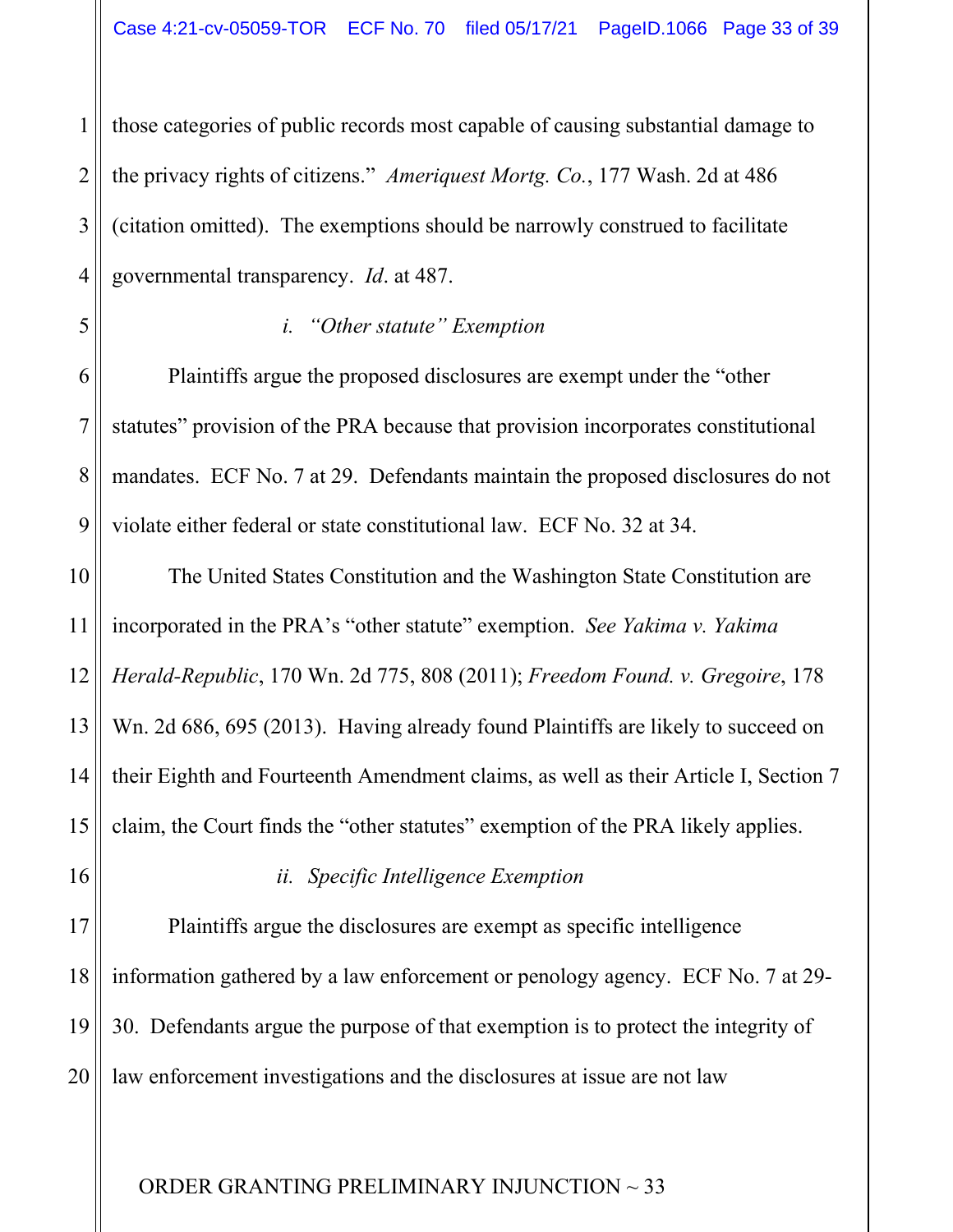enforcement investigations. ECF No. 32 at 34-35.

1

2 3 4 5 6 7 8 9 10 11 RCW 42.56.240(1) exempts records from disclosure that constitute "[s]pecific intelligence information and specific investigative records compiled by investigative, law enforcement, and penology agencies, . . . the nondisclosure of which is essential to effective law enforcement or for the protection of any person's right to privacy[.]" RCW 42.56.240(1). Records are "specific investigative records" if they were "compiled as a result of a specific investigation focusing with special intensity upon a particular party." *Koenig v. Thurston Cty.*, 175 Wash. 2d 837, 843 (2012), *as amended* (Dec. 18, 2012) (citation omitted). "The investigation must be one designed to ferret out criminal activity or to shed light on some other allegation of malfeasance." *Id*.

12 13 14 15 16 17 18 19 20 Here, Plaintiffs argue the disclosures were (1) compiled by DOC, a penological institution, (2) to gather specific information about Plaintiffs, (3) for the purpose of evaluating security and housing classifications, as well as general prison safety. ECF No. 7 at 30. Thus, the disclosures constitute specific investigative records. *Id*. Defendants concede they gather specific information regarding individuals' transgender status but argue the information is not an investigation as contemplated by the statute nor is the information used to determine criminality. ECF No. 32 at 35-36. More precisely, Defendants interpret the statute's "investigation" as something that is "designed to ferret out criminal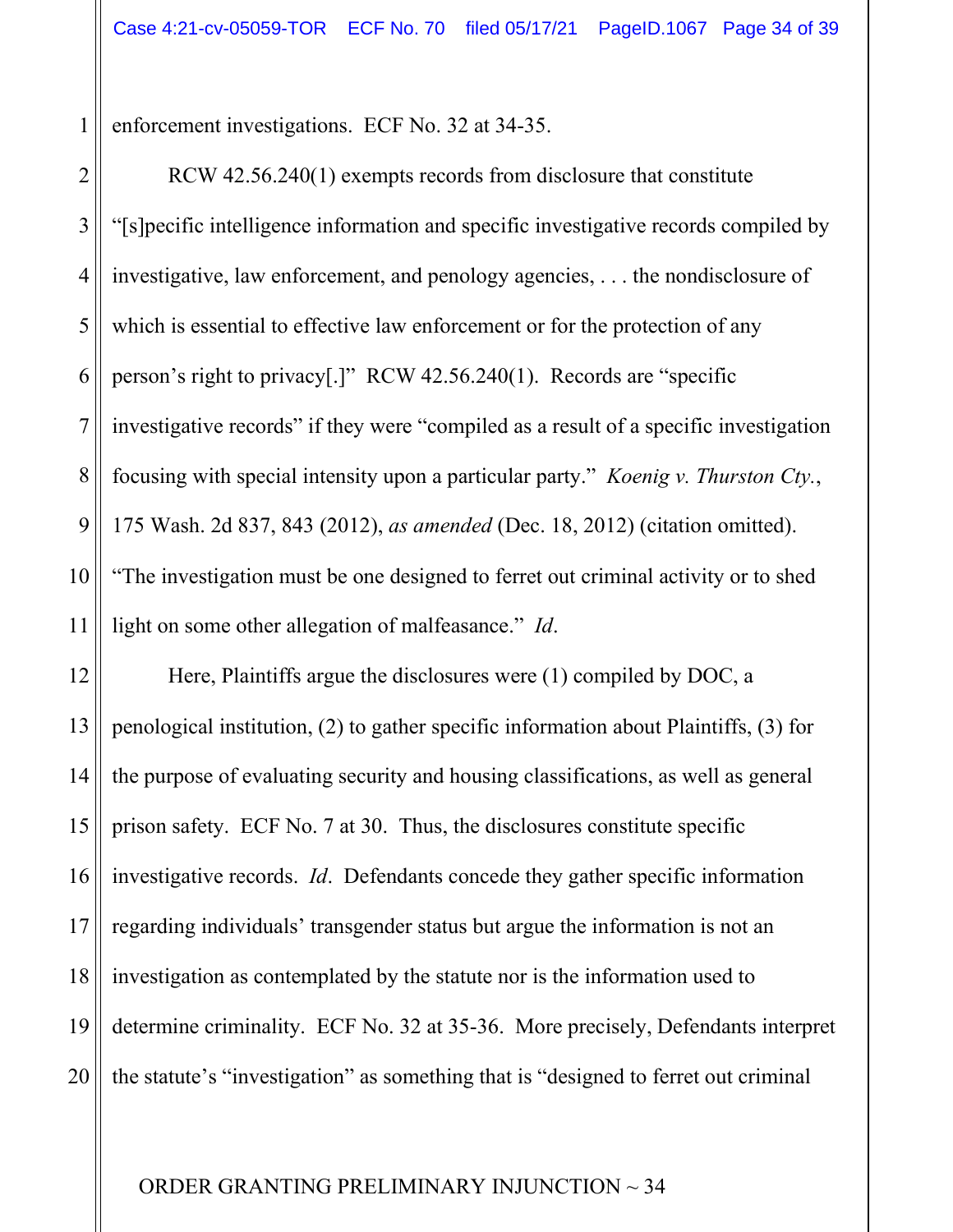1 2 3 activity or to shed light on some other allegation of malfeasance." ECF No. 32 at 35 (citing *Koenig v. Thurston Cnty.*, 175 Wash. 2d 837, 843 (2012) (citation omitted)).

4 5 6 7 8 9 10 11 12 13 14 15 16 17 Washington courts have interpreted the "some other allegation of malfeasance" to include an entity's internal investigations into wrongdoing. *See, e.g*., *City of Fife v. Hicks*, 186 Wash. App. 122, 133-34 (2015) (collecting cases). Many such cases involve police departments investigating allegations of police misconduct. *See id*. In finding police department internal investigation records exempt, the Washington Supreme Court has held "[t]he main purpose of the internal investigation is to reach an internal disciplinary remedy for proved misconduct," which is essential to effective law enforcement. *Sargent v. Seattle Police Dep't*, 179 Wash. 2d 376, 393-94 (2013). Similarly, investigative records into prison inmate misconduct have also been held exempt under the PRA. *See Haines-Marchel v. State, Dep't of Corr.*, 183 Wash. App. 655 (2014) (finding internal reports detailing confidential informants' accounts of another inmate's criminal activity within the prison constituted specific intelligence gathered for the purposes of effective law enforcement).

18 19 20 Here, Defendants acknowledge they collect specific information focused on individuals who identify as transgender for the purpose of evaluating PREA Risk Assessments. ECF No. 32 at 35-36. The issue is whether such information is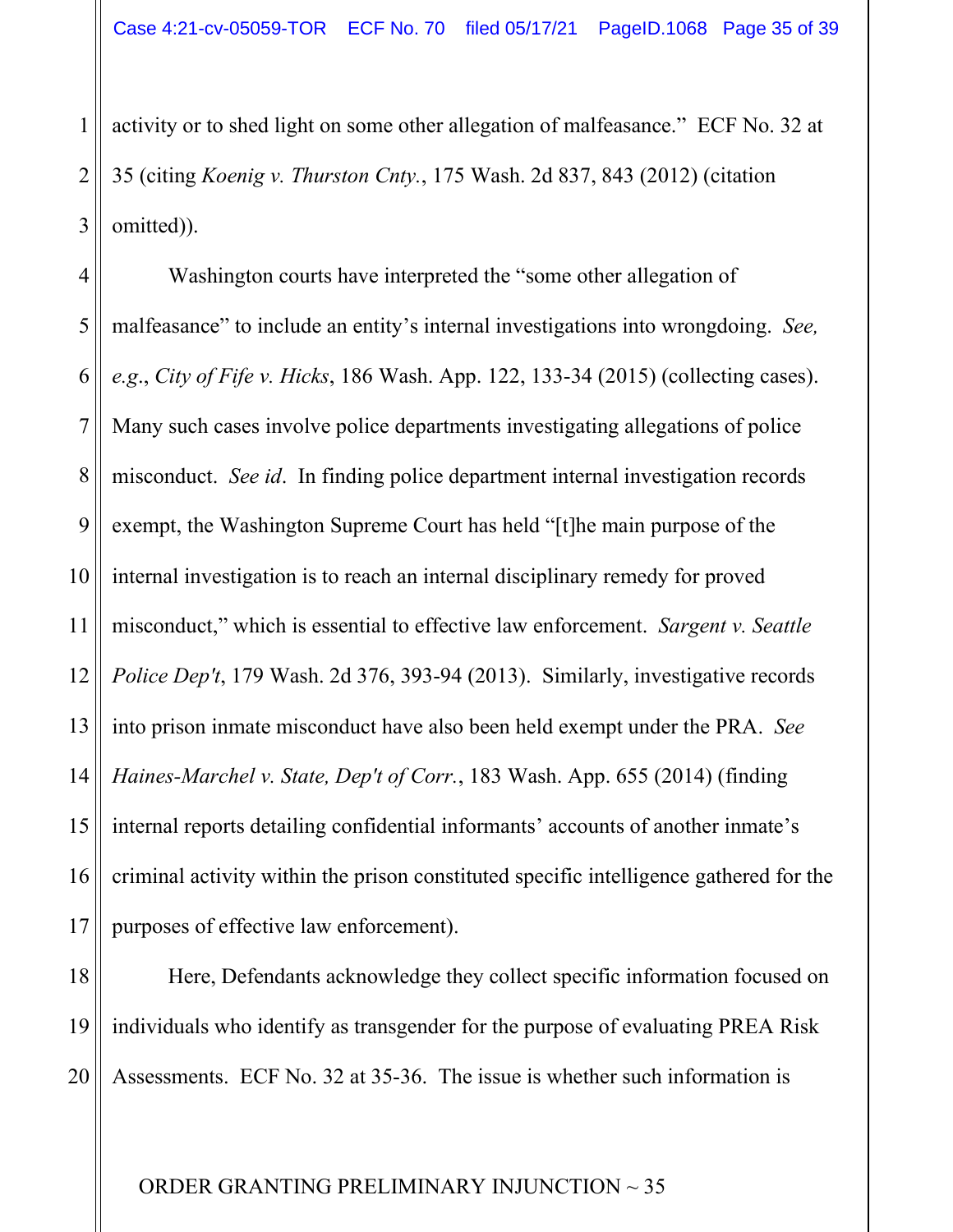1 2 3 4 5 6 7 gathered to "shed light on some other allegation of malfeasance." *Koenig*, 175 Wash. 2d at 843. Based on Washington precedent and the stated purposes of the PREA (*see* 34 U.S.C. § 30302), it could certainly be argued, as Plaintiffs do, that Defendants gather information on this particular group of Plaintiffs for the purposes of effective law enforcement, namely, to enforce and comply with the PREA. Therefore, the Court finds the "investigative records for effective law enforcement" exemption likely applies.

8

11

#### *iii. Health Care Records Exemption*

9 10 12 13 14 Plaintiffs contend the disclosures are exempt as health care records. ECF No. 7 at 31. Defendants do not specifically address the argument but do state any records contained in an individual's medical file would be withheld in their entirety pursuant to RCW 70.02. ECF No. 32 at 14-15. Defendants also indicate any information relating to an individual's medical or mental health, diagnosis, or treatment would be redacted from the responsive documents. *Id*.

15 16 17 18 19 20 The PRA exempts certain health care information from disclosure. RCW 42.56.360. Health care disclosures are evaluated under Chapter 70.02, which is incorporated into the PRA. *Id*. Under Chapter 70.02, "health care information" is defined as "any information, whether oral or recorded in any form or medium, that identifies or can readily be associated with the identity of a patient and directly relates to the patient's health care." RCW 70.02.020(17). Plaintiffs do not allege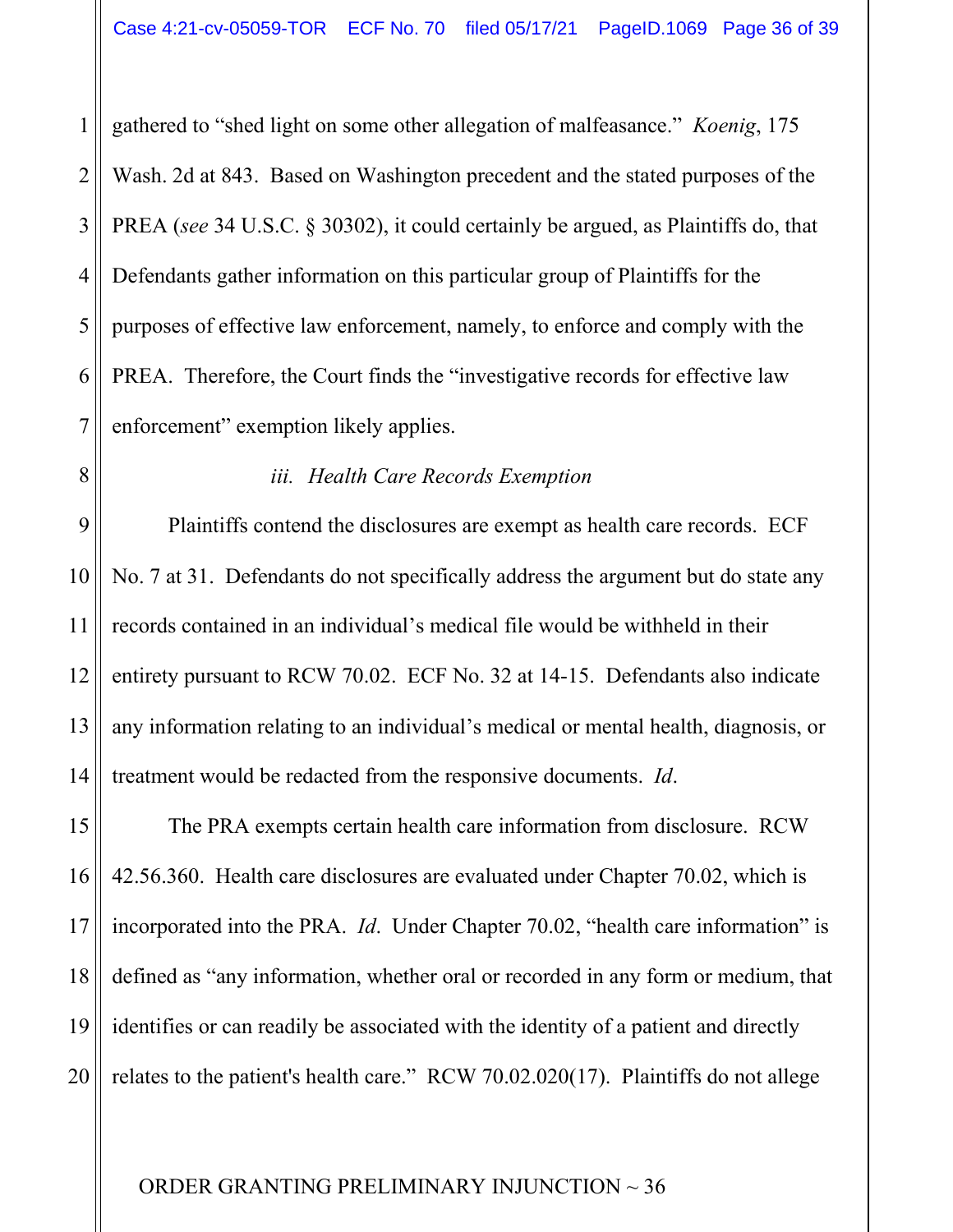1 2 3 4 5 6 7 8 9 Defendants will disclose Plaintiffs' entire medical files but instead argue the proposed disclosures contain information relating to Plaintiffs' transgender status, which is a health care concern itself. ECF No. 7 at 33. The Court has already determined that the disclosures may contain information related to Plaintiffs' transgender status and could be pieced together to reveal Plaintiffs' identities. Thus, it follows the records may contain information "that identifies or can readily be associated with" Plaintiffs' identities and "relates to the [Plaintiffs'] health care." Consequently, the Court finds there is a likelihood the disclosures are exempt under the PRA.

10

# **B. Public Interest and Substantial and Irreparable Damage**

11 12 13 14 15 16 17 18 19 20 As discussed, Plaintiffs have demonstrated the disclosures do not serve the public's interest; instead, nondisclosure better serves public interest as it protects Plaintiffs' health and wellbeing in furtherance of prison safety. *See also* ECF Nos. 7 at 24-27; 49 at 18-19. In any event, Plaintiffs maintain any interest the public may have in the disclosures is outweighed by Plaintiffs' own interest in their health and safety. Finally, Plaintiffs have demonstrated they face very real threats of substantial and irreparable harm should the disclosures be released. Therefore, the Court finds Plaintiffs have demonstrated the disclosures do not serve the public interest and that they will likely face substantial and irreparable injury if the disclosures are released.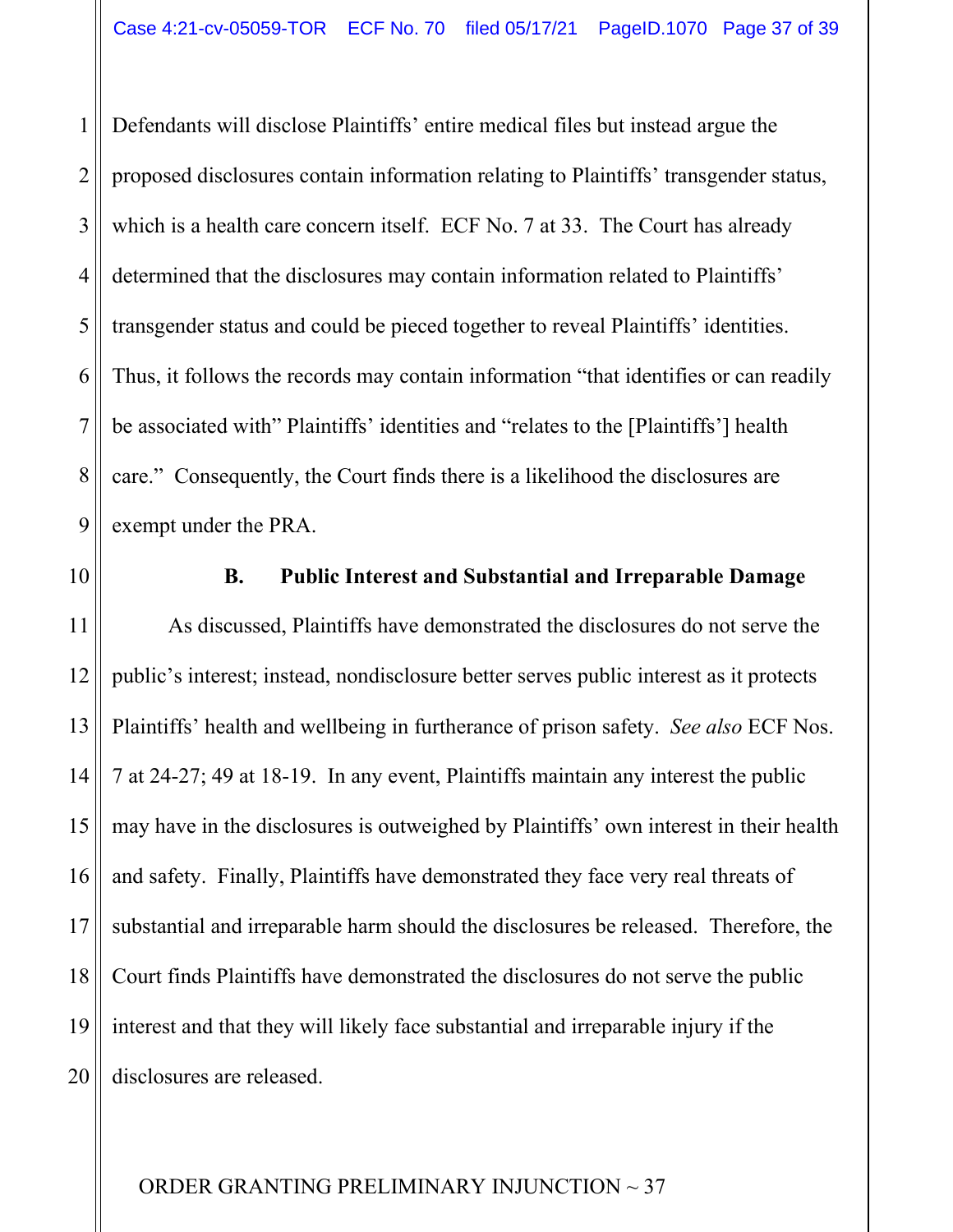Finding all the elements have been met for purposes of this motion, the Court finds the issuance of a preliminary injunction appropriate. Additionally, the Court finds, under the circumstances, the preliminary injunction is narrowly drawn, extends no further than necessary, and is the least intrusive means necessary to address the harm.

#### 6 **ACCORDINGLY, IT IS HEREBY ORDERED:**

1

2

3

4

5

7

8

9

10

11

12

13

14

15

16

17

18

19

20

1. Plaintiffs' Motion for Preliminary Injunction (ECF No. 7) is **GRANTED**.

2. Plaintiffs (and the putative class of similarly situated persons) have demonstrated a privacy interest that will be irreparably injured if confidential records related to their physical and mental health are released to the public. Defendants are **preliminarily enjoined** from releasing any records (including names and prisoner identification numbers) concerning or that identify the gender identity, transgender status (including non-binary, intersex, and gender non-conforming people), sexual history, sexual orientation, sexual victimization, genital anatomy, mental and physical health, of the proposed class members (current and past prisoners), including any records concerning transfer requests, discipline, PREA investigations and allegations and reassignment surgery.